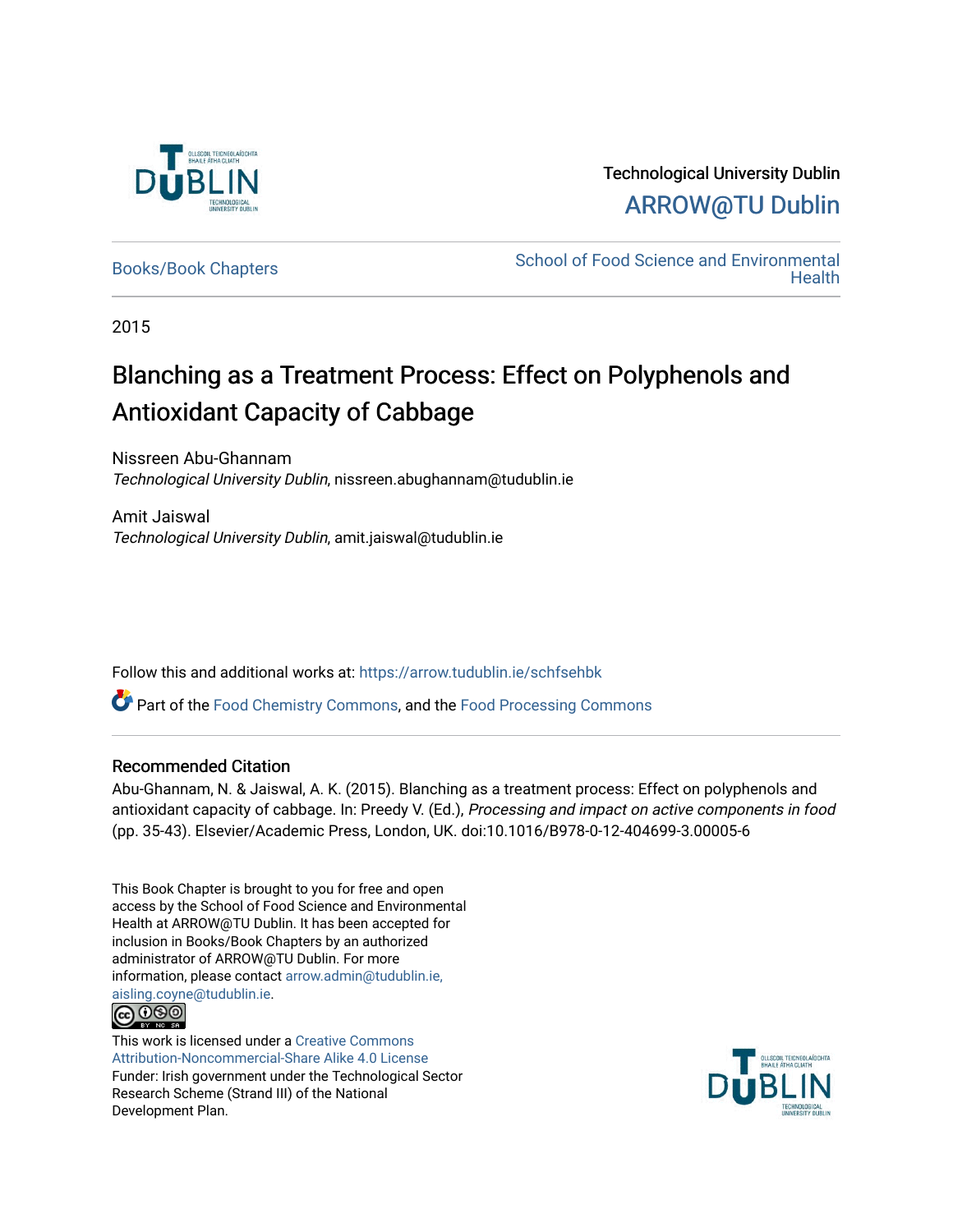

### **Dublin Institute of Technology [ARROW@DIT](http://arrow.dit.ie?utm_source=arrow.dit.ie%2Fschfsehbk%2F2&utm_medium=PDF&utm_campaign=PDFCoverPages)**

[Books/Book Chapters](http://arrow.dit.ie/schfsehbk?utm_source=arrow.dit.ie%2Fschfsehbk%2F2&utm_medium=PDF&utm_campaign=PDFCoverPages) [School of Food Science and Environmental Health](http://arrow.dit.ie/schfseh?utm_source=arrow.dit.ie%2Fschfsehbk%2F2&utm_medium=PDF&utm_campaign=PDFCoverPages)

2015

# Blanching as a Treatment Process: Effect on Polyphenols and Antioxidant Capacity of Cabbage

Nissreen Abu-Ghannam *Dublin Institute of Technology*

Amit Jaiswal *Dublin Institute of Technology*, amit.jaiswal@dit.ie

Follow this and additional works at: [http://arrow.dit.ie/schfsehbk](http://arrow.dit.ie/schfsehbk?utm_source=arrow.dit.ie%2Fschfsehbk%2F2&utm_medium=PDF&utm_campaign=PDFCoverPages) Part of the [Food Chemistry Commons,](http://network.bepress.com/hgg/discipline/87?utm_source=arrow.dit.ie%2Fschfsehbk%2F2&utm_medium=PDF&utm_campaign=PDFCoverPages) and the [Food Processing Commons](http://network.bepress.com/hgg/discipline/85?utm_source=arrow.dit.ie%2Fschfsehbk%2F2&utm_medium=PDF&utm_campaign=PDFCoverPages)

#### Recommended Citation

Abu-Ghannam, N. & Jaiswal, A. K. (2015). Blanching as a treatment process: Effect on polyphenols and antioxidant capacity of cabbage. In: Preedy V. (Ed.), *Processing and impact on active components in food* (pp. 35-43). Elsevier/Academic Press, London, UK.

This Book Chapter is brought to you for free and open access by the School of Food Science and Environmental Health at ARROW@DIT. It has been accepted for inclusion in Books/Book Chapters by an authorized administrator of ARROW@DIT. For more information, please contact [yvonne.desmond@dit.ie, arrow.admin@dit.ie.](mailto:yvonne.desmond@dit.ie,%20arrow.admin@dit.ie)





This work is licensed under a [Creative Commons Attribution-](http://creativecommons.org/licenses/by-nc-sa/3.0/)[Noncommercial-Share Alike 3.0 License](http://creativecommons.org/licenses/by-nc-sa/3.0/)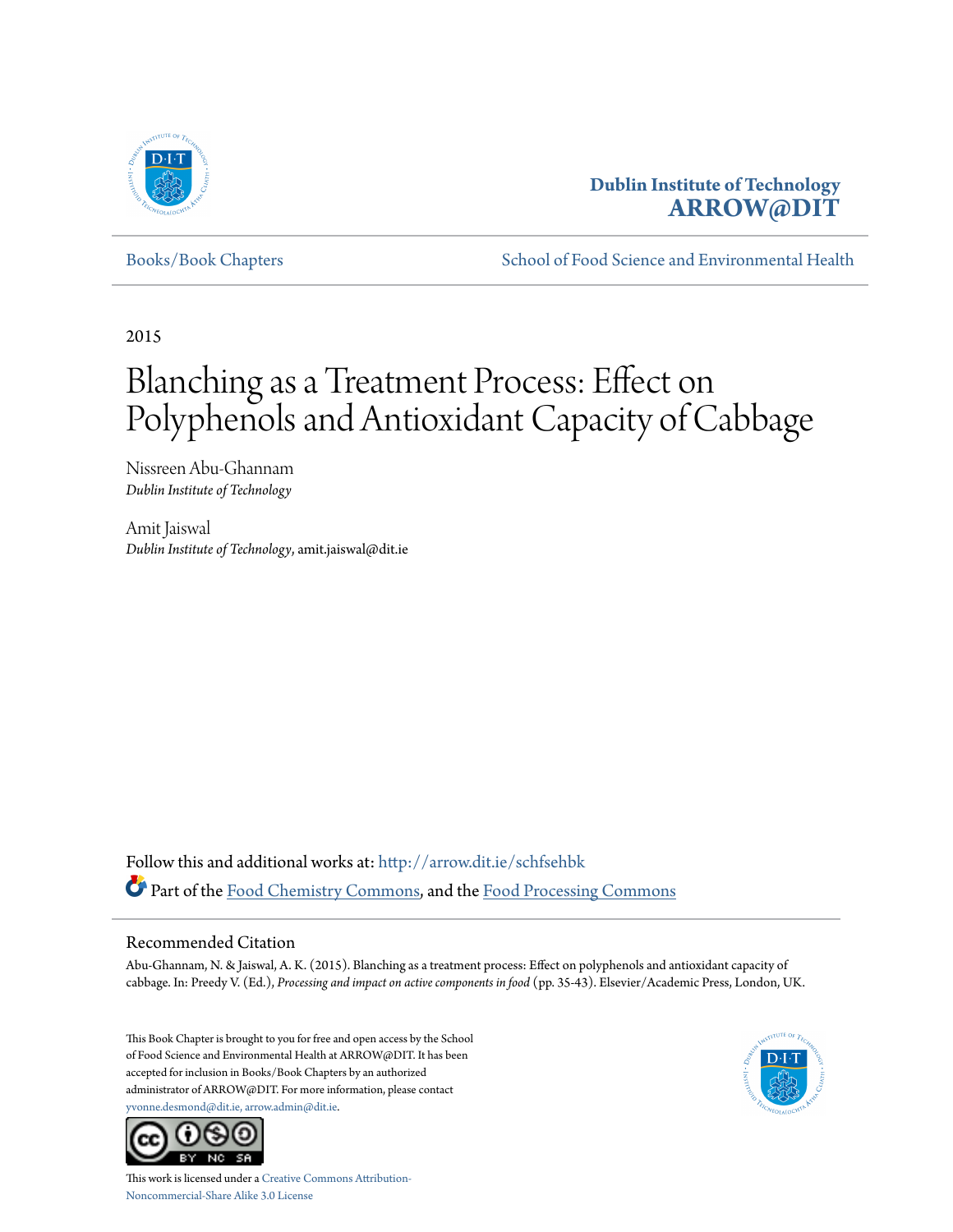#### **Blanching as a treatment process: Effect on polyphenols and antioxidant capacity of**

#### **cabbage**

*Nissreen Abu-Ghannam & Amit Kumar Jaiswal* 

Nissreen Abu-Ghannam, School of Food Science and Environmental Health, Dublin Institute of Technology, Cathal Brugha Street, Dublin 1, Ireland

Amit Kumar Jaiswal, School of Food Science and Environmental Health, Dublin Institute of Technology, Cathal Brugha Street, Dublin 1, Ireland

#### **Abstract.**

Cabbage is considered an excellent source of polyphenols with substantial antioxidant properties associated with the alleviation of oxidative stress and the prevention of freeradical mediated diseases. Many cabbage varieties are typically blanched prior to consumption mainly to enhance associated sensory attributes. Conventional hot water (80-100°C) or steam blanching are the most industrially applied methods. Blanching causes adverse losses in the antioxidant capacity of cabbage with over 70% resulting within the first few minutes. Blanching time, water to cabbage ratio and cabbage variety are the main determinants of the extent of antioxidant losses. The effect of the blanching temperature is of a less significance particularly within 80-100°C. High temperatures and short blanching times would reduce antioxidants degradation in cabbage while also resulting in optimized sensory and quality attributes. The chapter concludes on the importance of antioxidant considerations when specifying time-temperature combinations for cabbage blanching.

#### **Key words.**

Antioxidant; Blanching; Cabbage; Leaching; Polyphenols; Time-temperature combinations.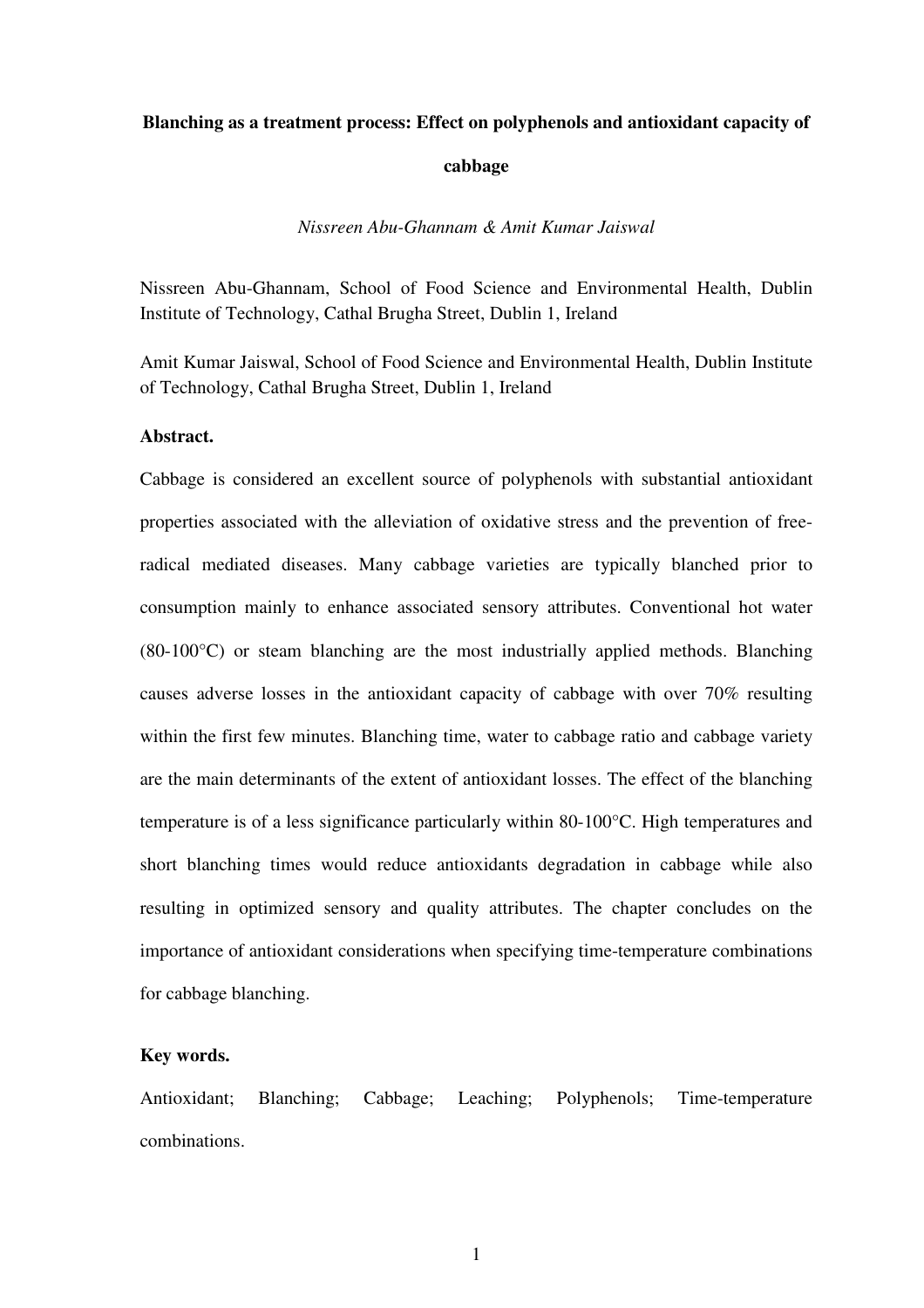#### **Introduction.**

The family Brassicaceae or Cruciferae is a large group with 3500 species and lies within 350 genera including *Arabidopsis, Brassica, Camelina, Crambe, Descurainia, Glaucocarpum, Sinapis* and *Thlaspi*. The genus Brassica is the most important within the Brassicaceae family which includes some crops and species of valuable economic importance in the human diet worldwide such as *Brassica oleracea* L., *Brassica napus* L. and *Brassica rapa* L. *B. oleracea* includes several types of edible crops such as cauliflower, broccoli, kohlrabi, kale, cabbage and Brussels sprouts. Among these, cabbage is one of the oldest vegetables and has been used in culinary applications in Europe for over than 4,000 years.

Cabbage is grown in most major temperate vegetable growing areas and is available yearround. It can be classified as green (York Cabbage, Round Cabbage, Savoy Cabbage), white (Coleslaw cabbage) and red or purple, although colour could range from nearly white to reddish-purple. The cabbage shape is broadly divided into two categories as round or conical. York cabbage has mainly conical heads and the edible head is a terminal bud composed of many tightly packed overlapping leaves. White cabbage is light to dark green in colour and has thick leaves with round, tightly-wrapped heads and with a smooth plain leaved 'ball head'.

Epidemiological and clinical investigations thus far have demonstrated that a high consumption of fruits and vegetables, including cabbage, is positively associated with the prevention of cardiovascular diseases, cancer, aging, diabetes, osteoporosis, hypertension, and stroke (Maritess *et al*., 2005). Recent research is indicating that the health protective effects associated with Brassica vegetables such as in cabbage could be attributed to the presence of several types of antioxidants.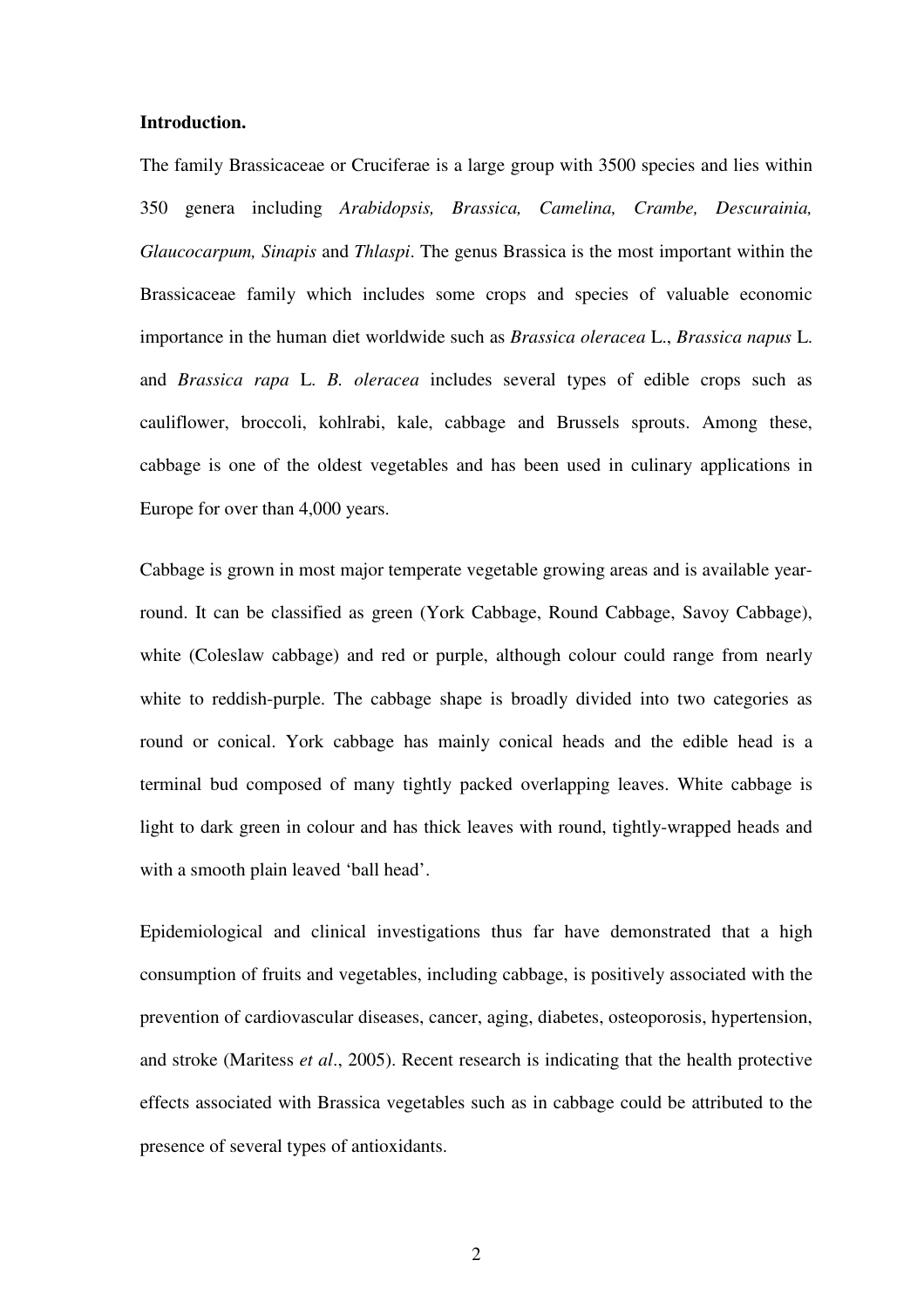#### **Antioxidants in cabbage***.*

Cabbage is rich in several nutritive and non-nutritive bioactive compounds, which are well recognized for their antioxidant properties and potential health benefits (Jaiswal *et al*., 2012 a, b). These include polyphenols such as flavonoids, hydroxycinnamic acid derivatives, hydroxybenzoic acid derivatives, carotenoids and vitamins such as ascorbic acid and α-tocopherol (Jaiswal *et al*., 2011; Podsedek *et al*., 2006). The antioxidant properties of polyphenols are suggested to play a positive role in the alleviation of oxidative stress and the prevention of free-radical mediated diseases (Halvorsen *et al*., 2002). In addition, polyphenols have been associated with a wide range of health promoting properties, including anti-obesity, anti-diabetic, anti-hypertensive, antimutagenic and anticancer (Pandey and Rizvi, 2009; Varoni *et al*., 2012). It is well established that the content of antioxidants in cabbage varies with cultivar type, climatic conditions, maturity at harvest and storage conditions (Kusznierewicz *et al*., 2008; Šamec *et al*., 2011; Singh *et al*., 2007).

#### **Cabbage as a source of polyphenols.**

Polyphenols are a large group of secondary metabolites that are widespread in the plant kingdom, including cabbage, and are well known for their free radicals scavenging capacity, metal chelating capacity and lipid peroxidation properties (Jaiswal *et al*., 2011; Jaiswal *et al*., 2012 a, b). Polyphenols from different cabbage varieties have been characterized in a number of studies. Nielsen *et al.* (1998) reported that white cabbage leaves contain more than 20 types of phenolic compounds, including glucosides of kaempferol and quercetin with/without further acylation with hydrocinnamic acid. York cabbage (*Brassica oleracea* var. *capitata* alba subvar. *conica*) and white cabbage (*Brassica oleracea* var. *capitata*) have significant amounts of phenolic acids such as hydroxycinnamic acid derivatives and hydroxybenzoic acid derivatives; however, the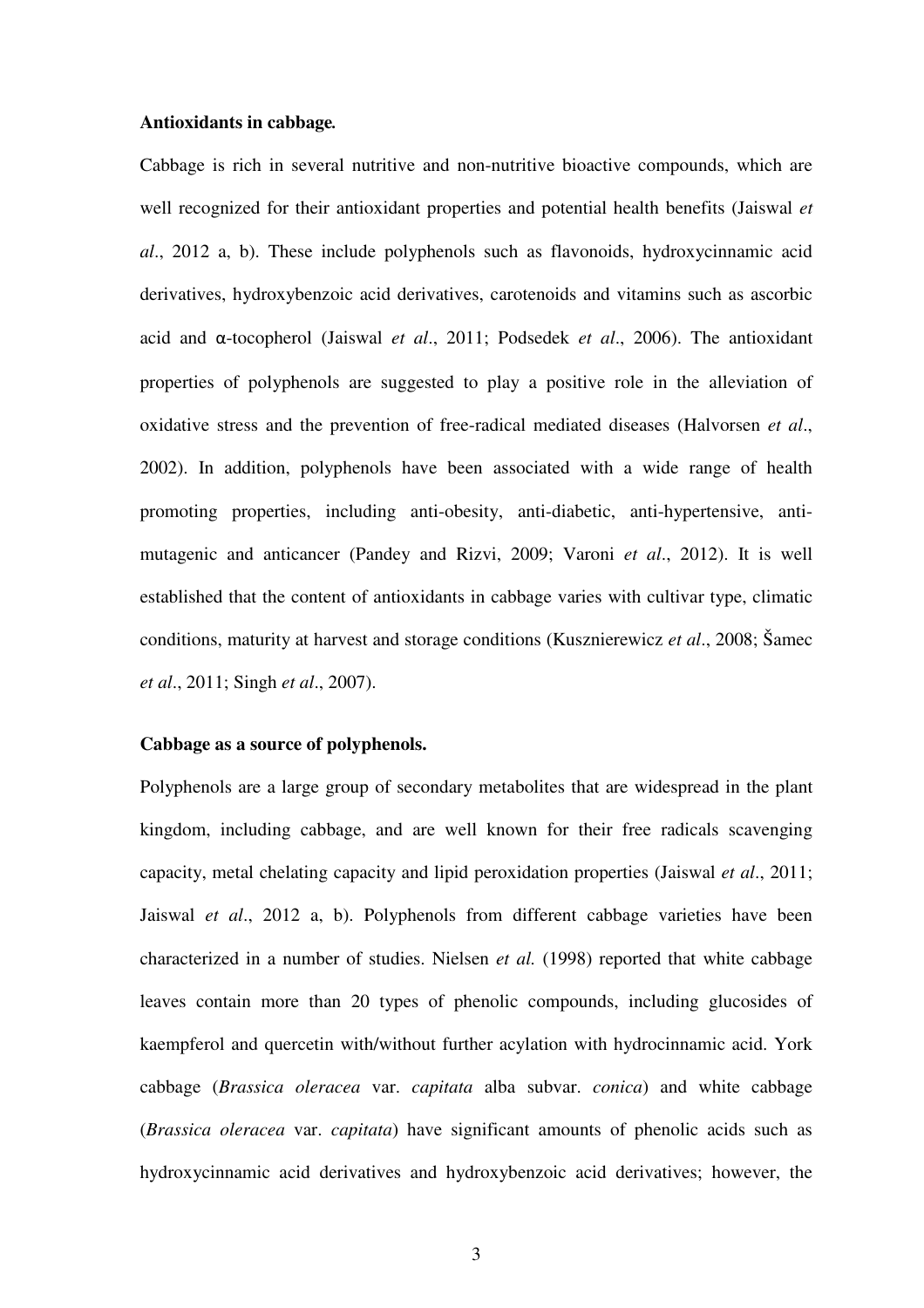concentration of these compounds are cultivar dependent (Jaiswal *et al*., 2011). Seventeen phenolic compounds were identified in Tronchuda cabbage (*Brassica oleracea* L. var. *costata* DC) mainly belonging to derivatives of quercetin and kaempferol while anthocyanins derivatives were associated with coloured varieties of cabbage such as red cabbage (Ferreres *et al.*, 2006; McDougall *et al*., 2007; Scalzo *et al*., 2008).

#### **Antioxidant properties of cabbage.**

Free radicals play an important role in causation and generation of several diseases such as cardiovascular diseases, inflammatory diseases, neurodegenerative disorders, cancer and aging because they are highly reactive to biomolecules and thus causing damage to DNA, proteins, carbohydrates and lipids (Gutteridge and Halliwell, 1993) . Diets rich in foods containing antioxidants such as cabbage can exert health benefits by inhibiting these free radicals. Antioxidants are defined as ''any substance that, when present at low concentrations compared with that of an oxidizable substrate, significantly delays or inhibits oxidation of that substrate'' (Halliwell *et al*., 1995). Several methods have been recommended for antioxidant capacity estimation such as 2,2-diphenyl-1-picrylhydrazyl (DPPH) radical scavenging activity, hydroxyl (OH• ) radical scavenging activity, hydrogen peroxide (H<sub>2</sub>O<sub>2</sub>) radical scavenging activity, ferric reducing antioxidant power (FRAP), oxygen radical absorbance capacity (ORAC), 2,2-azinobis-3 ethylbenzothiazoline-6-sulfonic acid (ABTS) radical scavenging activity, superoxide anion radical  $(O_2^-)$ , peroxyl radical (ROO<sup>\*</sup>) scavenging capacity and lipid peroxides inhibitory ability. Variations within these methods are attributed to the reaction mechanisms and type of free radicals being targeted.

Numerous studies reported on the antioxidant potential of cabbage (Amin and Lee, 2005; Jacob *et al*., 2011; Jaiswal *et al*., 2011; Jaiswal *et al*., 2012 a, b; Kusznierewicz *et al*.,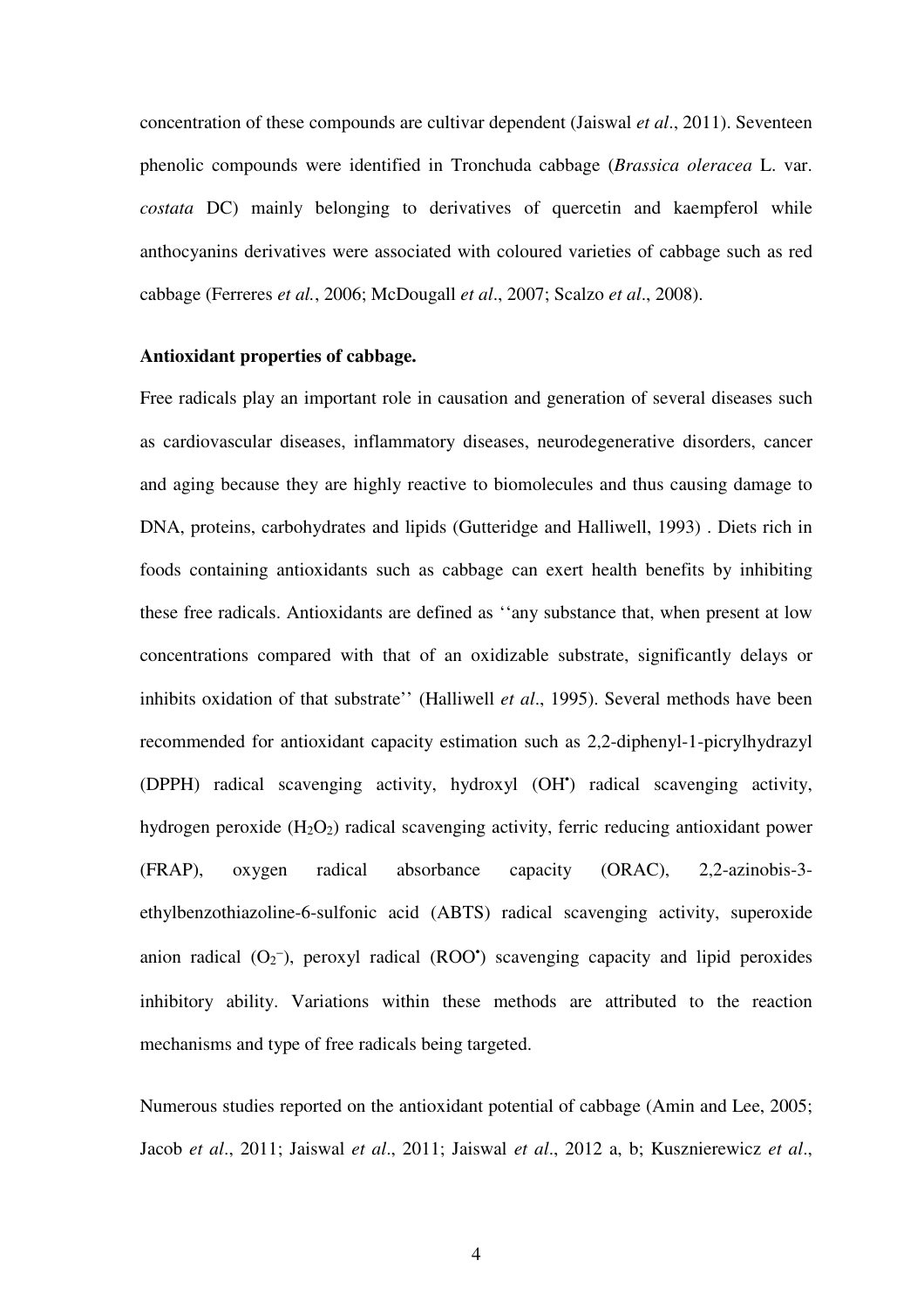2008; Šamec *et al*., 2011). Red cabbage exhibited 2.2 to 5 fold higher antioxidant capacity than Savoy and white cabbage (Podsedek *et al*., 2006). Jacob *et al.* (2011) reported that red cabbage contains a higher antioxidant capacity as compared to its green counterpart in different antioxidant systems; similarly green cabbage showed a higher antioxidant capacity than white cabbage (Jaiswal *et al*., 2011). In general, red cabbage have the highest antioxidant activity, followed by green cabbage, mustard cabbage, Chinese cabbage and Chinese white cabbage (Amin and Lee, 2005) which could be attributed to the presence of different antioxidant components such as phenolic compounds and also being influenced by the genotype, environment and growth conditions (Singh *et al*., 2007).

Typically, most of cabbage varieties would undergo some form of heat treatment for a certain time period prior to consumption mainly to attain an acceptable sensory texture. Antioxidants are widely known for their heat labile properties suggesting potential losses in their bioactivity and associated health promotion properties upon the application of heat treatments. It is relevant then to evaluate the effects of heat processing conditions on the antioxidant content and capacity of cabbage and to propose suggestions to minimize heating effects. Such findings would be off importance not only for the food industry, but also from a public health perspective as health professionals strive to enhance the population health using practical and feasible approaches.

#### **Blanching**

Blanching is a short heat treatment that is typically applied to vegetables prior to further processing with the aim of enhancing both safety and quality attributes. It imparts benefits such as the destruction of surface microflora on vegetables and the enhancement of the colour, texture and also the keeping quality of vegetable products (Jaiswal *et al*.,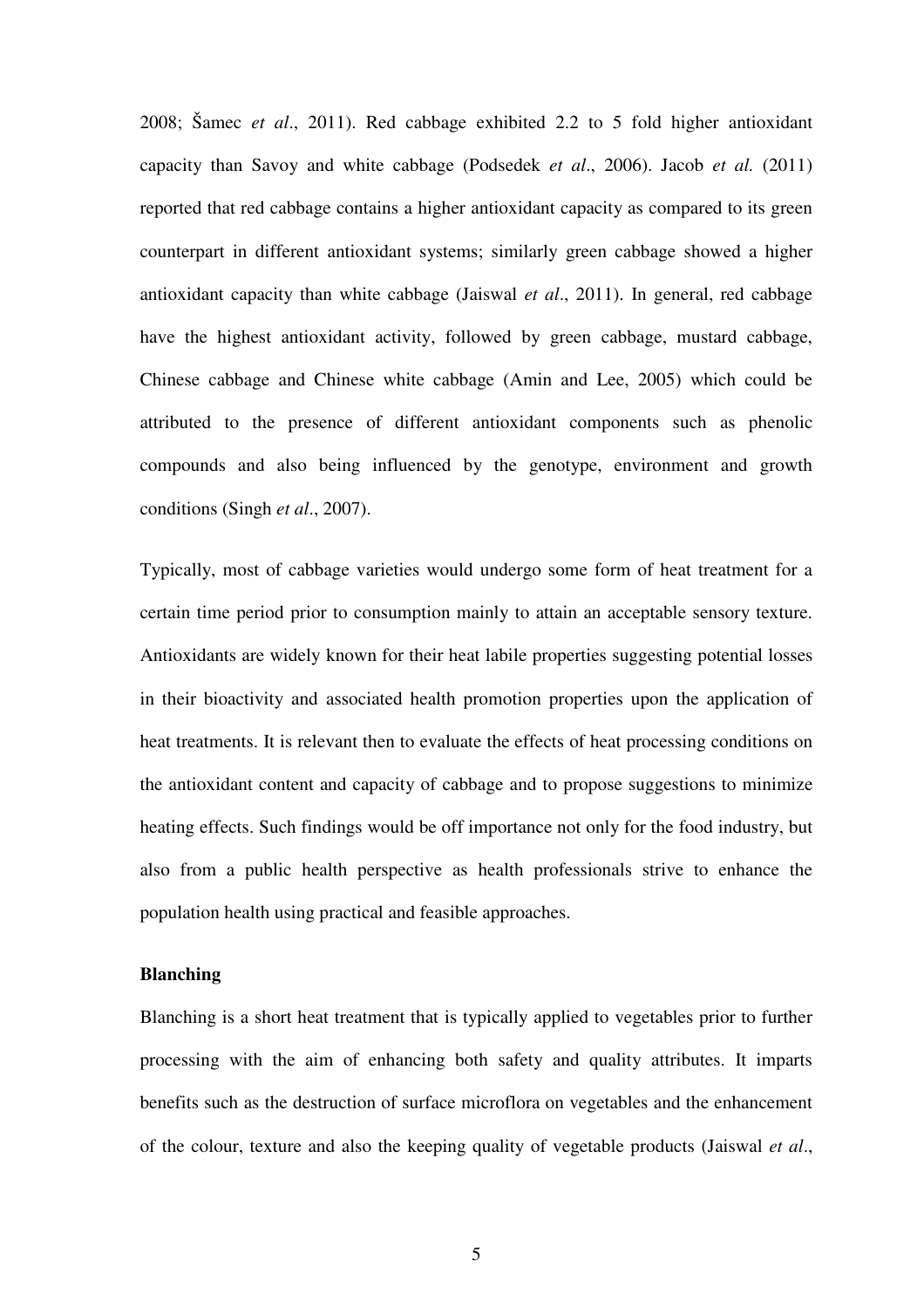2012 c). In addition, blanching is essential for vegetable products destined for further storage such as freezing or drying in order to inactivate certain enzymes including lipoxygenase, polyphenololoxidase, polygalacturonase and chlorophyllase which are associated with losses in quality and nutritional properties. Apart from blanching, other processing methodologies of vegetables, including drying and freezing, are insufficient to inactivate these enzymes thus leading to deteriorations in texture, colour and flavour during storage.

The quality of blanched products depends significantly on the time-temperature combinations of blanching and also on the vegetable type. Under-blanching speeds up the activity of enzymes and is worse than no blanching (Jaiswal *et al*., 2012 c). Overblanching causes losses in texture, colour, phytochemicals and minerals. Typically, industrial blanching processes utilize temperatures ranging from 70 to 95°C and times are usually within 10 min (Morales-Blancas *et al*., 2006); whereas for domestic purposes vegetables are generally blanched, or given an extended blanching period which ultimately leads to cooking, for 10-15 min in water at temperatures ranging from 95- 100°C.

Generally, blanching is carried out by the application of a wet medium such as steam or hot water in order to provide uniform heating and a high-heat transfer rate. Both in domestic and industrial processing, several blanching methods may be employed such as conventional water blanching, microwave or steam blanching; the regime being dictated by the nature of the raw material and the desired properties of the final product. Traditionally, blanching is carried out either at a low temperature (55-75°C) for longtime, typically referred to as LTLT or high-temperature short-time (80-100°C) for less than 10 min, referred to as HTST depending upon the type of vegetable (Abu-Ghannam

6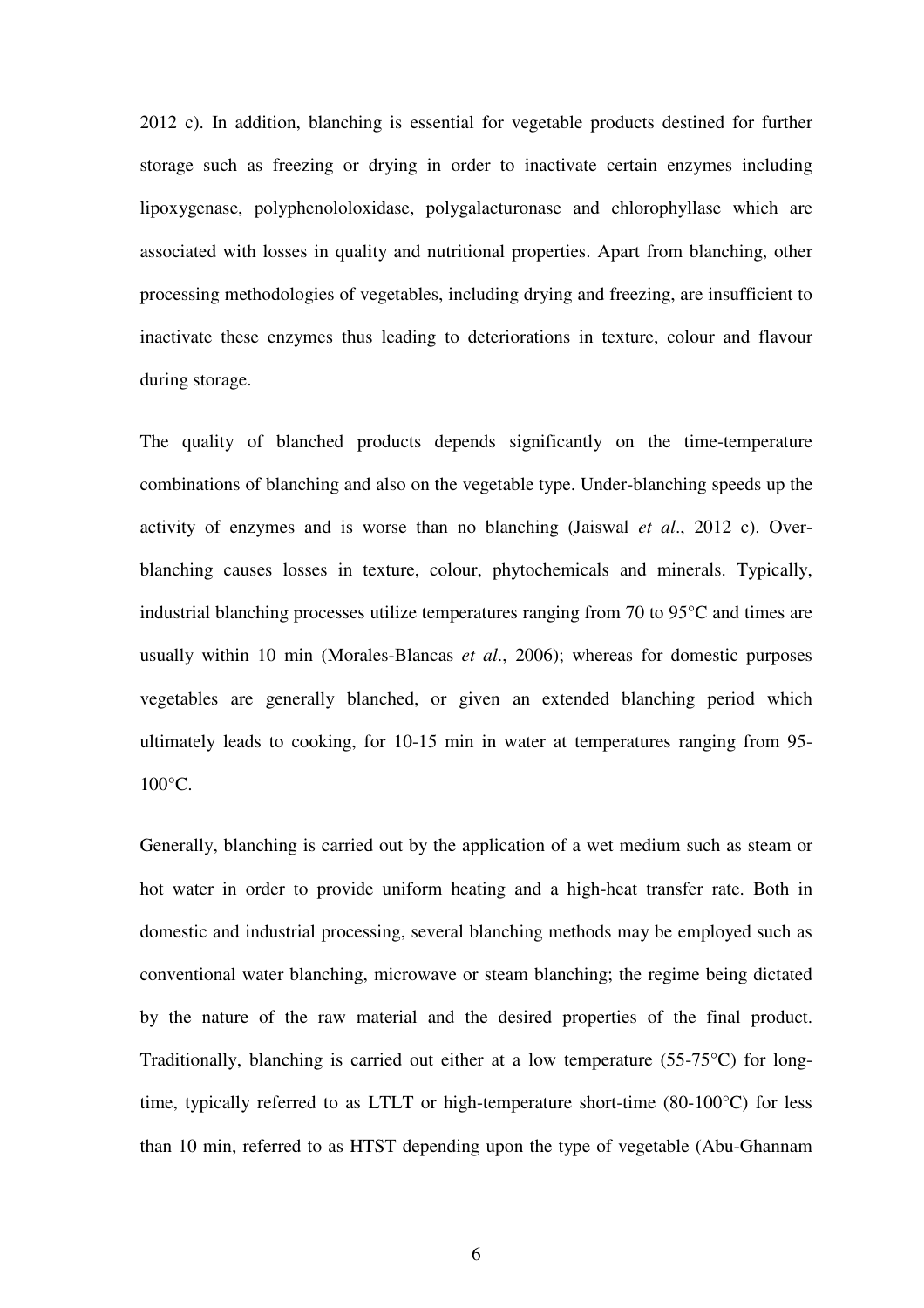and Crowley, 2006). Conventional water blanching usually imparts more uniform processing. However, prolonged water blanching results in considerable losses in phytochemicals and antioxidant properties (Jaiswal *et al*., 2012 c).

Microwave heating is 3-5 times faster than conventional heating and relies on the application of dielectric heating. This is accomplished by using microwave radiation to heat water and other polarized molecules within the food, leading to heat generation in the entire volume at the same rate due to internal thermal dissipation of water molecules vibrations in the food (Kamel and Stauffer, 1993). It has advantages over the conventional heating methods such as precision timing, speed, and energy saving.

Steam blanching is generally carried out in a steam blancher where the vegetable product is exposed directly to a food-grade steam typically at a temperature close to 100ºC. Steam blanching results in minimum losses in phytochemicals and antioxidant capacity (Faller and Fialho, 2009; Podsędek *et al*., 2008; Turkmen *et al*., 2005; Wachtel-Galor *et al*., 2008), furthermore, it requires less time than conventional blanching because the heat transfer coefficient of condensing steam is greater than that of hot water and proved to be comparatively economical as it saves energy (De Corcuera *et al*., 2004).

#### **Effects of blanching on the antioxidant content of cabbage**

A number of studies have investigated the effect of blanching on the polyphenolic content of cabbage (**Table 1**). Different effects have been reported depending upon differences in process conditions and systems applied in the blanching process. A detailed study was carried out by Jaiswal *et al*. (2012 c) to evaluate the effect of conventional water blanching on the polyphenols of York cabbage. A range of blanching temperatures (80, 85, 90, 95 and 100°C) for 0 to 14 min with 2 min interval was studied with the aim of including both low and high blanching temperatures (**Fig. 1a, b**).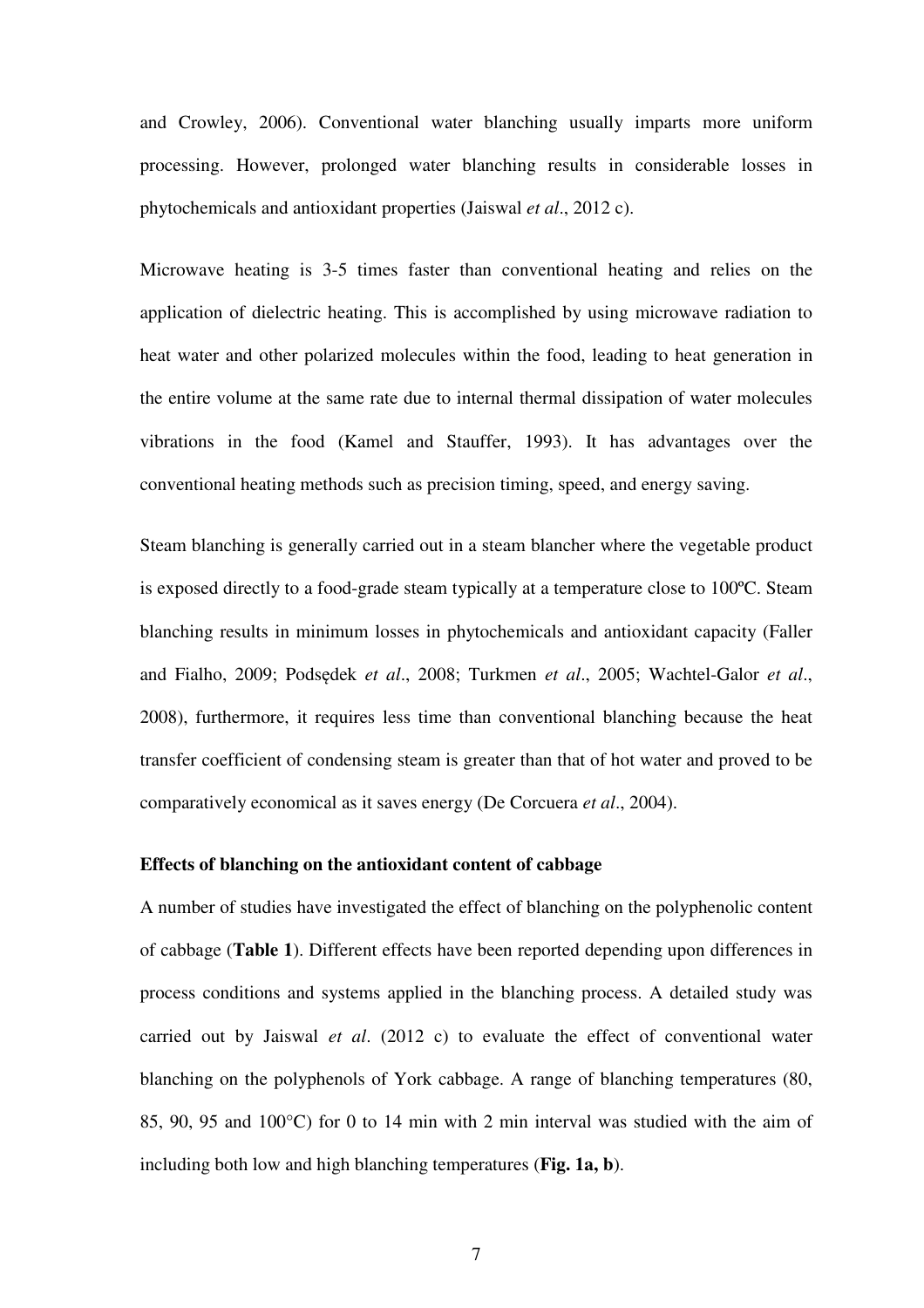**Table 1.** Summary of literature findings on the effects of blanching on losses of cabbage polyphenols content.

| Cabbage type                   | Mode of<br>blanching | Conditions          | Reported outcomes                            | Reference          |
|--------------------------------|----------------------|---------------------|----------------------------------------------|--------------------|
| York cabbage                   | Conventional         | 14 min              | 75 to 80% reduction                          | (Jaiswal et        |
|                                | blanching            | $(80-100\degree C)$ | in total phenolic                            | al., 2012 c)       |
|                                |                      |                     | content                                      |                    |
| Red cabbage                    | Conventional         | $1$ min             | 43% reduction in total                       | (Volden et         |
|                                | blanching            | $(94-96$ °C)        | phenolic content                             | al., 2008)         |
|                                |                      |                     |                                              |                    |
| Red cabbage                    | Conventional         | $15 \text{ min}$    | 37% reduction in total                       | (Amin and          |
|                                | blanching            |                     | phenolic content                             | Lee, 2005)         |
| Chinese white                  | Conventional         | $15 \text{ min}$    | 82% decrease in total                        | (Amin and          |
| cabbage                        | blanching            |                     | phenolic content                             | Lee, $2005$ )      |
| Mustard cabbage                | Conventional         | $15 \text{ min}$    | 54% reduction in total                       | (Amin and          |
|                                | blanching            |                     | phenolic content                             | Lee, 2005)         |
| <b>Chinese Cabbage</b>         | Conventional         | $15$ min            | 23% reduction in total                       | (Amin and          |
|                                | blanching            |                     | phenolic content                             | Lee, 2005)         |
| York cabbage                   | Conventional         | $14 \text{ min}$    | 74 to 78% reduction                          | (Jaiswal et        |
|                                | blanching            | $(80-100\degree C)$ | in total flavonoid                           | $al., 2012$ c)     |
|                                |                      |                     | content                                      |                    |
| Red cabbage                    | Conventional         | 20 min              | 57-71% reduction in                          | (Podsędek et       |
| (Koda and                      | blanching            |                     | Anthocyanins                                 | al., 2008)         |
| Kissendrup)                    |                      |                     |                                              |                    |
| Red cabbage                    | Conventional         | 20 min              | 60-70 % reduction in                         | (Podsędek et       |
| (Koda and                      | blanching            |                     | hydroxybenzoic acids                         | al., 2008)         |
| Kissendrup)                    |                      |                     |                                              |                    |
| Red cabbage                    | Conventional         | 20 min              | 20-27 % reduction in                         | (Podsędek et       |
| (Koda and                      | blanching            |                     | hydroxycinnamic                              | al., 2008)         |
| Kissendrup)                    |                      |                     | acids                                        |                    |
| Red cabbage                    | Conventional         | 1 min               | 59% reduction in total                       | (Volden et         |
|                                | blanching            | $(94-96$ °C)        | monomeric                                    | <i>al.</i> , 2008) |
|                                |                      |                     | anthocyanin content                          |                    |
| Red cabbage                    | <b>Boiling</b>       | $10 \text{ min}$    | 16% reduction in total                       | (Volden et         |
|                                |                      | 5 min               | phenolic content<br>0 to 14 $%$ reduction in | al., 2008)         |
| Organic and<br>conventional    | <b>Boiling</b>       |                     |                                              | (Faller and        |
| retail vegetables              |                      |                     | soluble polyphenols                          | Fialho, 2009)      |
|                                |                      |                     |                                              |                    |
| (white cabbage)<br>Organic and | <b>Boiling</b>       | $5 \text{ min}$     | 60 to 65% reduction                          | (Faller and        |
| conventional                   |                      |                     | in hydrolysable                              | Fialho, 2009)      |
| retail vegetables              |                      |                     | polyphenols                                  |                    |
| (white cabbage)                |                      |                     |                                              |                    |
| Red cabbage                    | <b>Boiling</b>       | $10 \text{ min}$    | 49% reduction in total                       | (Volden et         |
|                                |                      |                     | monomeric                                    | <i>al.</i> , 2008) |
|                                |                      |                     | anthocyanin content                          |                    |
| Red cabbage                    | Steaming             | $10 \text{ min}$    | No reduction in total                        | (Volden et         |
|                                |                      |                     |                                              |                    |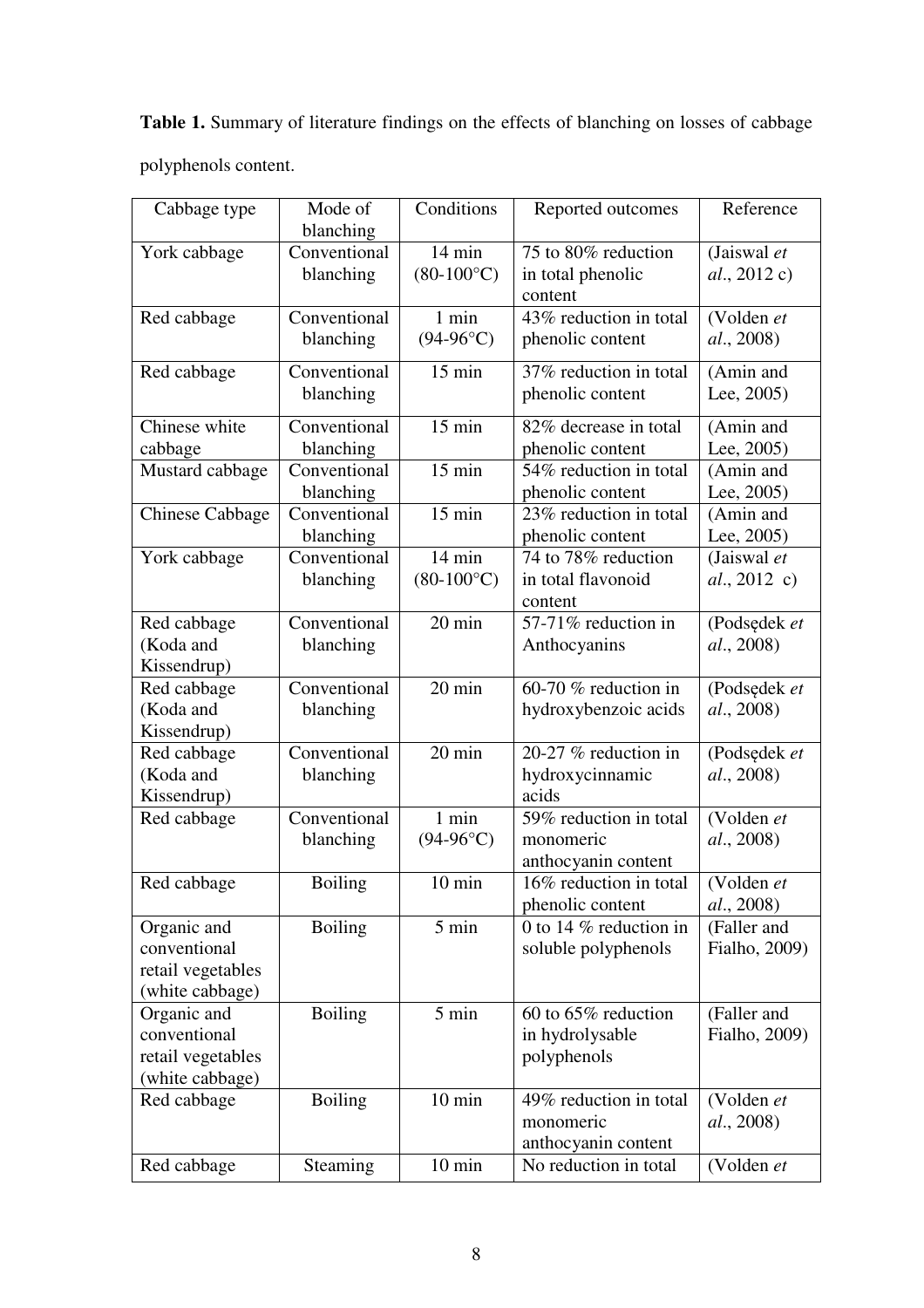|                             |           |                  | phenolic content         | <i>al.</i> , 2008) |
|-----------------------------|-----------|------------------|--------------------------|--------------------|
| Organic and<br>conventional | Steaming  | $10 \text{ min}$ | 50 to 64% reduction      | (Faller and        |
|                             |           |                  | in soluble polyphenols   | Fialho, 2009)      |
| retail vegetables           |           |                  |                          |                    |
| (white cabbage)             |           | $10 \text{ min}$ | 0 to $63\%$ reduction in |                    |
| Organic and                 | Steaming  |                  |                          | (Faller and        |
| conventional                |           |                  | hydrolysable             | Fialho, 2009)      |
| retail vegetables           |           |                  | polyphenols              |                    |
| (white cabbage)             |           |                  |                          |                    |
| Red cabbage                 | Steaming  | 20 min           | 25-26 $%$ reduction in   | (Podsędek et       |
| (Koda and                   |           |                  | Anthocyanins             | <i>al.</i> , 2008) |
| Kissendrup)                 |           |                  |                          |                    |
| Red cabbage                 | Steaming  | 20 min           | 35-40% reduction in      | (Podsędek et       |
| (Koda and                   |           |                  | hydroxybenzoic acids     | al., 2008)         |
| Kissendrup)                 |           |                  |                          |                    |
| Red cabbage                 | Steaming  | $20 \text{ min}$ | 10-13% increase in       | (Podsędek et       |
| (Koda and                   |           |                  | hydroxycinnamic          | al., 2008)         |
| Kissendrup)                 |           |                  | acids                    |                    |
| Red cabbage                 | Steaming  | $10 \text{ min}$ | 21% reduction in total   | (Volden et         |
|                             |           |                  | monomeric                | <i>al.</i> , 2008) |
|                             |           |                  | anthocyanin content      |                    |
| Organic and                 | Microwave | $3.5$ min at     | 39 to 41% reduction      | (Faller and        |
| conventional                |           | 2450 W           | in soluble polyphenols   | Fialho, 2009)      |
| retail vegetables           |           |                  |                          |                    |
| (white cabbage)             |           |                  |                          |                    |
| Organic and                 | Microwave | $3.5$ min at     | 44 to 45% reduction      | (Faller and        |
| conventional                |           | 2450 W           | in hydrolysable          | Fialho, 2009)      |
| retail vegetables           |           |                  | polyphenols              |                    |
| (white cabbage)             |           |                  |                          |                    |

Reductions in the total phenolic content up to 45% were reported at the lower blanching temperatures (80-90°C) within 2 min of blanching and reached up to 50% at high blanching temperatures (95-100°C) for the same blanching period of 2 min. Degradation in total phenolic content continued up to 76% within 6 min at high blanching temperatures; however, no significant reductions in total phenolic content were reported after this for up to 14 min, a stage at which the cabbage was considered to be completely processed. (**Fig. 1a**). Jaiswal *et al*. (2012 c) also reported similar observations for the effects of blanching time on the degradation of total flavonoid content of York cabbage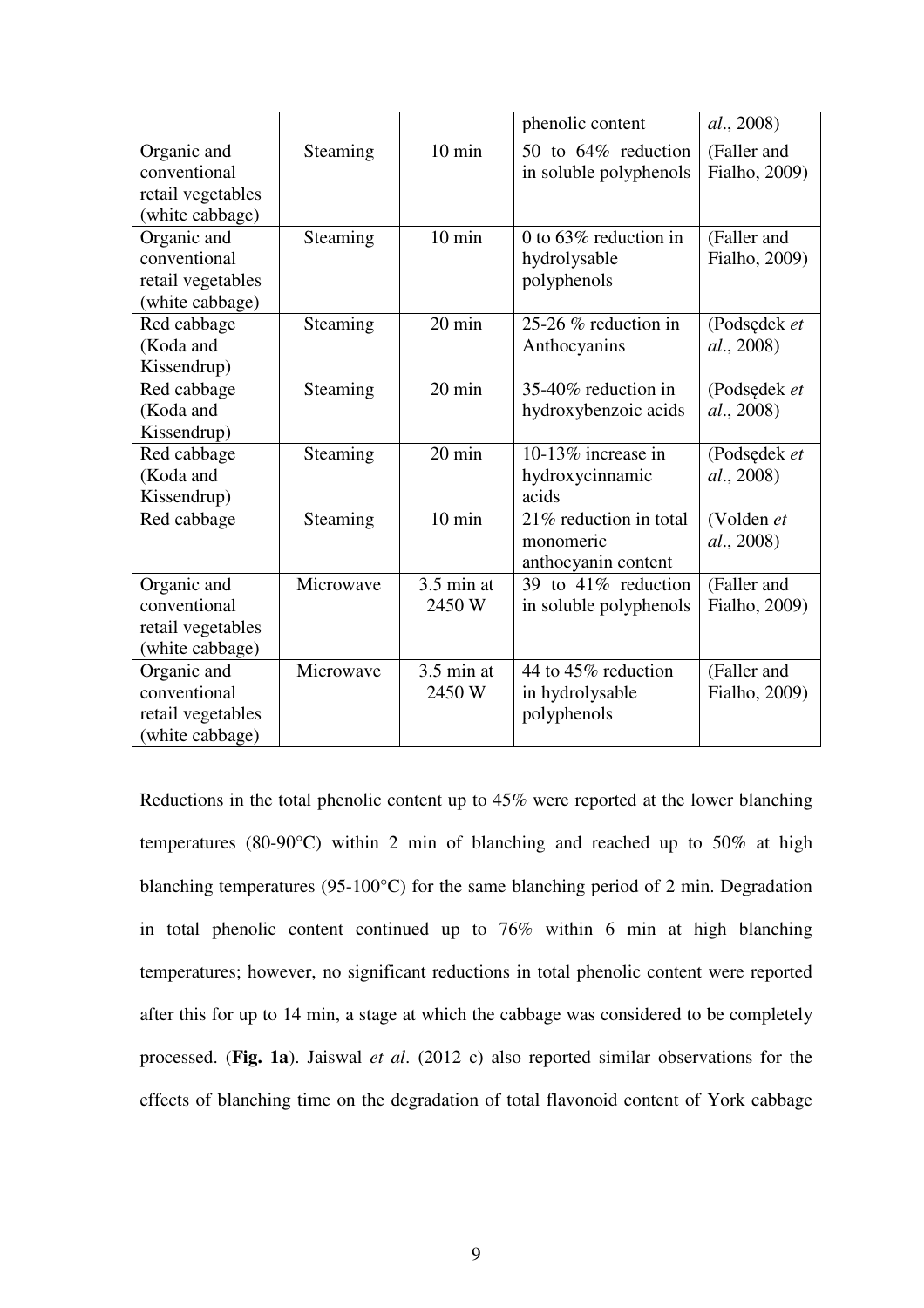(**Fig. 1b**). These findings highlight the deleterious effects of blanching in compromising the significance of cabbage in being one of the richest vegetable sources of antioxidants.



**Figure 1.** Effect of blanching temperature  $[80 (\triangleleft), 85 (\triangleleft), 90 (\triangleleft), 95 (\triangleleft))$  and  $100^{\circ}$ C ( )] and time combination on (a) total phenolic content and (b) total flavonoid content of York cabbage. Figures adapted from Jaiswal *et al*. (2012 c).

Amin and Lee (2005) applied conventional blanching methods for red, green, mustard, Chinese and Chinese white cabbage for 5, 10 and 15 min. A significant reduction in the total phenolic content was observed irrespective of cabbage type. Mustard cabbage showed a steady trend in phenolic contents loss and with up to 25, 51 and 54% reported to be lost after blanching for 5, 10 and 15 min, respectively. Similarly, Chinese white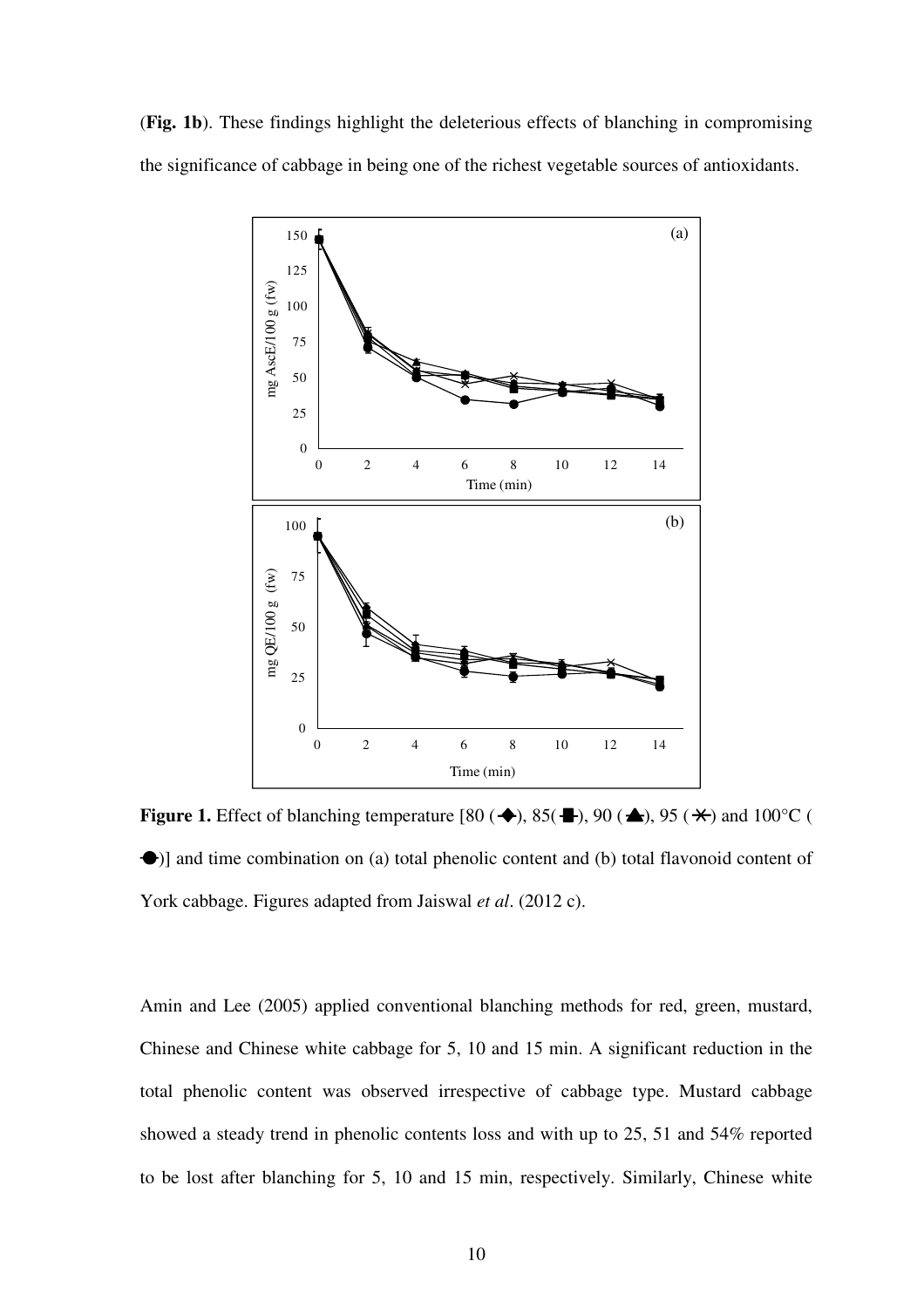cabbage was blanched for 5, 10 and 15 min and correspondingly 58, 63 and 82% reductions in total phenolic content were reported (Amin and Lee, 2005). The previous studies indicate that blanching has a detrimental effect on the phenolic content of cabbage with losses in general exceeding 50% of the initial content in raw cabbage. Losses in polyphenol content are attributed to the disruption of the plant tissue due to the heating effect, leading into polyphenols leaching out into the blanching water environment (Gonçalves *et al*., 2010). Furthermore, the reciprocal interconversion of insoluble phenolics into more soluble forms can also occur, which may lead to additional losses in polyphenols.

Podsędek *et al.* (2008) examined the effects of water to cabbage ratio and blanching time on the polyphenol content of Kissendrup and Koda red cabbage varieties upon the application of conventional water blanching. Reductions up to 50% in water volume led to better retention of phenolics as compared to when blanching was carried out using 2:1 ratio of water to cabbage. On the other hand, shortening the conventional blanching time from 20 to 10 min increased the retention of phenolics by only 3.8-6.7%. This suggests that polyphenols losses upon blanching could be attributed to their respective solubility and stability, which would be highly influenced by the type of the blanching environment (steam or hot water) and also its corresponding volume to facilitate the leaching and transfer of phenolic compounds from the cell interior to the blanching environment. Also it is worth noting that free polyphenols leach out faster in the water as compared to bound polyphenols. As blanching temperatures increase, a higher loss in phenolic compounds is expected, however, the effect of blanching time does not necessarily follow a similar trend. It seems that for a given blanching treatment, losses in phenolic compounds initially increase as blanching time proceed, but up to a certain point, after which a state of plateau is attained and longer blanching times do not correspond to higher losses in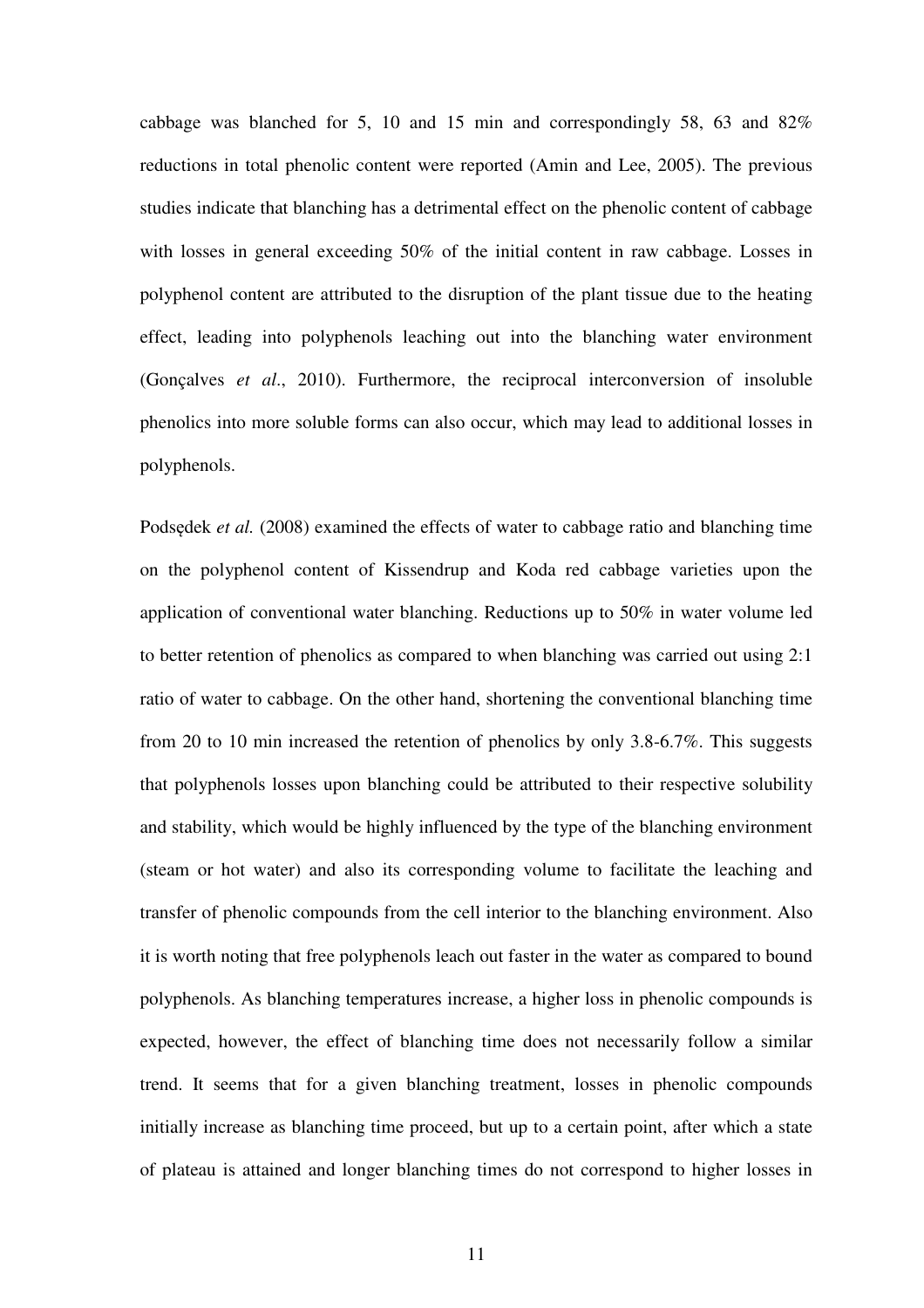phenolic compounds. This highlights the role of heat in degrading cabbage cellular material leading to the leaching of polyphenols. A higher level of phenolic losses would require the application of a higher temperature rather than a longer blanching time for a given blanching treatment, thus emphasizing the role of heat in causing phenolic mass transfer. On the other hand, blanching times profiling with respect to polyphenol losses would be of significant importance to identify those times that correspond to minimum polyphenols losses while also attaining appropriate quality attributes such as colour and texture. At a domestic or industrial level, the first 6 to 8 minutes of blanching are detrimental with respect to a number of quality parameters including phenolic content, and there is a need for more detailed studies at both processing and consumer levels to examine if the polyphenols, with their established health benefits, are being largely compromised by perceived consumer quality attributes for attaining certain textures and colours of vegetables upon blanching.

#### **Effects of blanching on the antioxidant capacity of cabbage**

A summary of the effects of blanching on the antioxidant capacity of a range of cabbage varieties is illustrated in **Table 2**. There were variations in the applied antioxidant methodologies in those reported studies suggesting that specific inferences regarding the antioxidant capacity, for a given blanching treatment and a cabbage variety, might require more in depth considerations. In general, conventional blanching of cabbage can result in high reductions in antioxidant properties.

Jaiswal *et al*. (2012) studied the effects of a range of blanching times and temperatures on the antioxidant capacity of York cabbage by reporting on the  $H_2O_2$  radical scavenging capacity (**Fig. 2a**), lipid peroxidation ability (**Fig. 2b**), ferric reducing antioxidant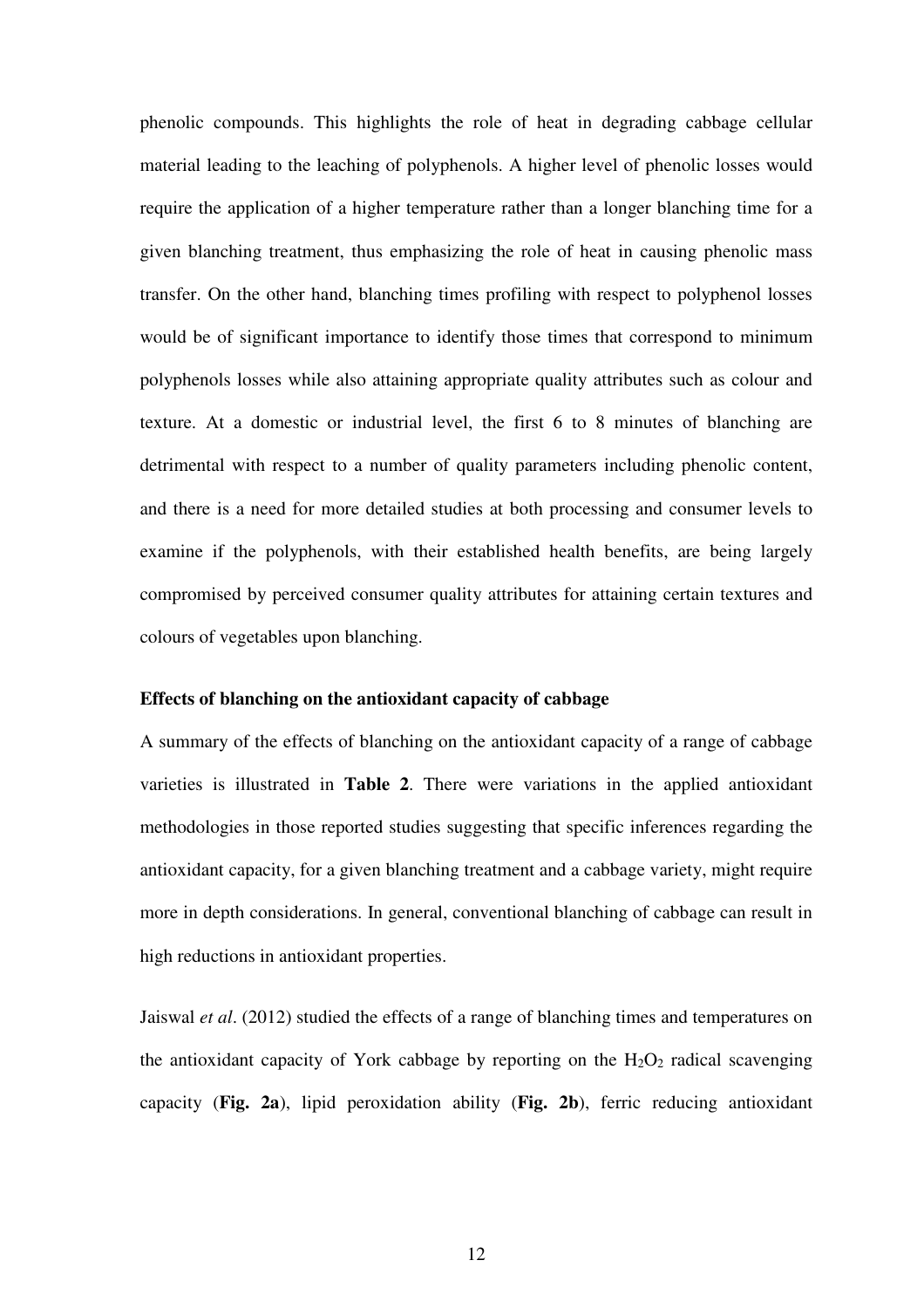potential and DPPH free radical scavenging capacity, which collectively are methods employed to characterise properties of antioxidants.

|                        |  |  |  |  |  | <b>Table 2.</b> Summary of literature findings on the effect of blanching on the antioxidant |
|------------------------|--|--|--|--|--|----------------------------------------------------------------------------------------------|
| properties of cabbage. |  |  |  |  |  |                                                                                              |

| Cabbage type    | Mode of      | Conditions          | Consequence                                  | Reference        |
|-----------------|--------------|---------------------|----------------------------------------------|------------------|
|                 | blanching    |                     |                                              |                  |
| York cabbage    | Conventional | $14 \text{ min}$    | 80 to 82% reduction                          | (Jaiswal et al., |
|                 | blanching    | $(80-100\degree C)$ | in DPPH scavenging                           | 2012 c)          |
| Red cabbage     | Conventional | $15 \text{ min}$    | capacity<br>reduction in<br>$40\%$           | (Amin and        |
|                 | blanching    |                     | <b>DPPH</b><br>scavenging                    | Lee, $2005$ )    |
|                 |              |                     | capacity                                     |                  |
| Chinese cabbage | Conventional | $15 \text{ min}$    | 38% reduction in                             | (Amin and        |
|                 | blanching    |                     | <b>DPPH</b><br>scavenging                    | Lee, $2005$ )    |
|                 |              |                     | capacity                                     |                  |
| Mustard cabbage | Conventional | $15 \text{ min}$    | 23% reduction in                             | (Amin and        |
|                 | blanching    |                     | <b>DPPH</b><br>scavenging                    | Lee, $2005$ )    |
|                 |              |                     | capacity                                     |                  |
| Chinese white   | Conventional | $15 \text{ min}$    | 11% reduction in                             | (Amin and        |
| Cabbage         | blanching    |                     | <b>DPPH</b><br>scavenging                    | Lee, $2005$ )    |
|                 |              |                     | capacity                                     |                  |
| York cabbage    | Conventional | $14 \text{ min}$    | 73 to 75% reduction                          | (Jaiswal et al., |
|                 | blanching    | $(80-100\degree C)$ | in $H_2O_2$ scavenging                       | 2012 c)          |
|                 |              |                     | capacity                                     |                  |
| York cabbage    | Conventional | $14 \text{ min}$    | 72 to 78% reduction                          | (Jaiswal et al., |
|                 | blanching    | $(80-100\degree C)$ | in lipid peroxidation                        | 2012 c)          |
|                 |              |                     | (LPO)<br>in<br>a                             |                  |
|                 |              |                     | haemoglobin-                                 |                  |
|                 |              |                     | induced linoleic acid                        |                  |
|                 |              |                     | system<br>42% reduction in                   |                  |
| Red cabbage     | Conventional | 1 min               |                                              | (Volden et al.,  |
|                 | blanching    | $(94-96^{\circ}C)$  | ferric reducing                              | 2008)            |
| York cabbage    | Conventional | $14 \text{ min}$    | antioxidant potential<br>67 to 75% reduction | (Jaiswal et al., |
|                 | blanching    | $(80-100\degree C)$ | in ferric                                    | 2012 c)          |
|                 |              |                     | reducing antioxidant                         |                  |
|                 |              |                     | potential                                    |                  |
| Red cabbage     | Conventional | 1 min               | 51% reduction in                             | (Volden et al.,  |
|                 | blanching    | $(94-96$ °C)        | oxygen radical                               | 2008)            |
|                 |              |                     | antioxidant capacity                         |                  |
| Red cabbage     | Conventional | 20 min              | 38 to 42% reduction                          | (Podsędek et     |
| (Koda and       | blanching    |                     | radical<br><b>ABTS</b><br>in                 | al., 2008)       |
| Kissendrup)     |              |                     | scavenging activity                          |                  |
| Red cabbage     | Conventional | $15 \text{ min}$    | 4% reduction in $\beta$ -                    | (Amin and        |
|                 | blanching    |                     | bleaching<br>carotene                        | Lee, 2005)       |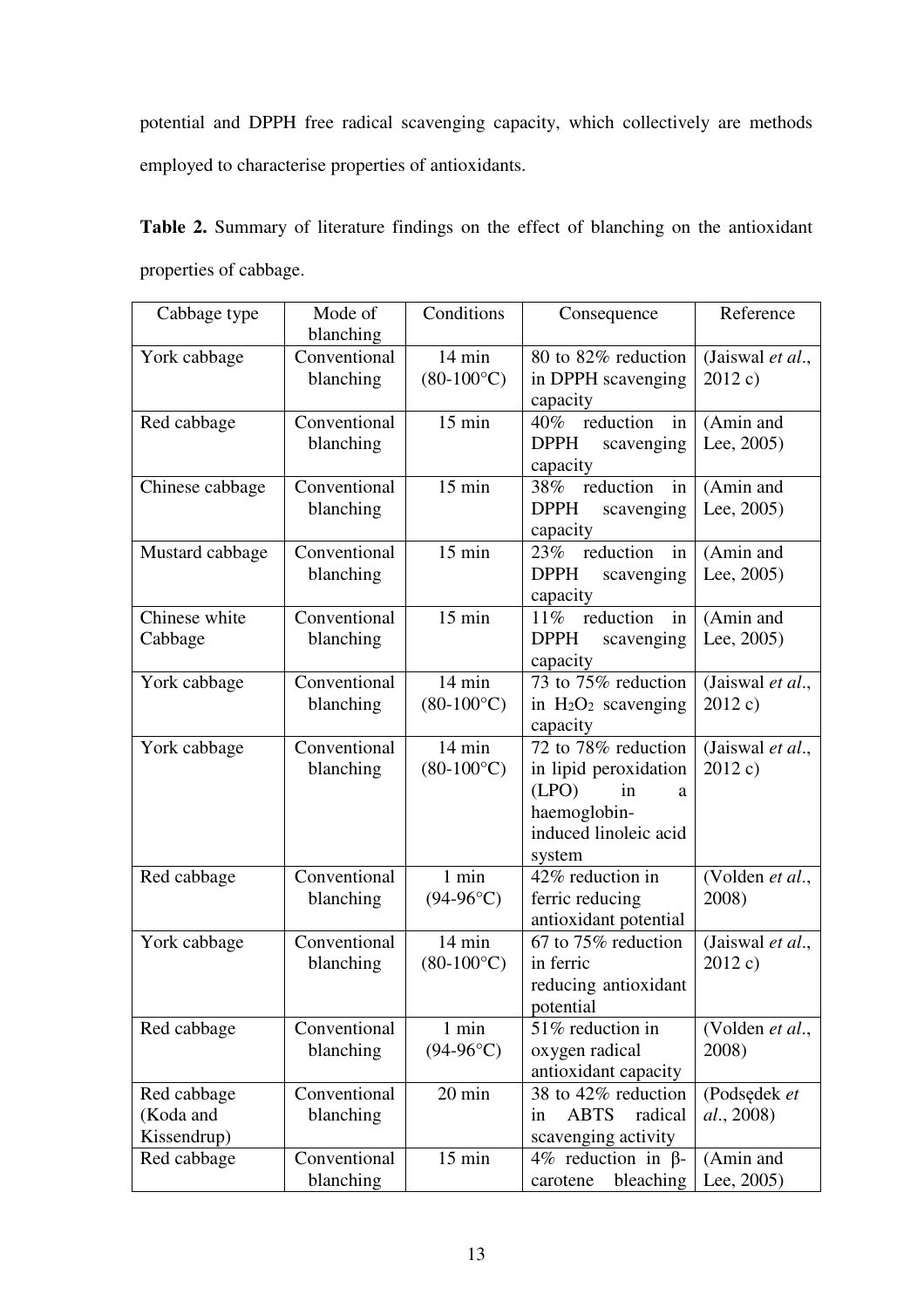|                                                                     |                           |                        | activity                                                                   |                                    |
|---------------------------------------------------------------------|---------------------------|------------------------|----------------------------------------------------------------------------|------------------------------------|
| Chinese cabbage                                                     | Conventional<br>blanching | $15 \text{ min}$       | 40% reduction in $\beta$ -<br>bleaching<br>carotene<br>activity            | (Amin and<br>Lee, $2005$ )         |
| Mustard cabbage                                                     | Conventional<br>blanching | $15 \text{ min}$       | 9% reduction in $\beta$ -<br>bleaching<br>carotene<br>activity             | (Amin and<br>Lee, $2005$ )         |
| Chinese white<br>Cabbage                                            | Conventional<br>blanching | $15 \text{ min}$       | 19% reduction in $\beta$ -<br>bleaching<br>carotene<br>activity            | (Amin and<br>Lee, $2005$ )         |
| Organic and<br>conventional<br>retail vegetables<br>(white cabbage) | <b>Boiling</b>            | 5 min                  | 34 to 69% reduction<br>in DPPH scavenging<br>capacity                      | (Faller and<br>Fialho, 2009)       |
| Red cabbage                                                         | <b>Boiling</b>            | $10 \text{ min}$       | 17% reduction in<br>ferric<br>reducing antioxidant<br>potential            | (Volden et al.,<br>2008)           |
| Red cabbage                                                         | <b>Boiling</b>            | $10 \text{ min}$       | 19% reduction in<br>oxygen radical<br>antioxidant capacity                 | (Volden et al.,<br>2008)           |
| Organic and<br>conventional<br>retail vegetables<br>(white cabbage) | Steaming                  | $10 \text{ min}$       | 45 to 81% reduction<br>in DPPH scavenging<br>capacity                      | (Faller and<br>Fialho, 2009)       |
| Red cabbage                                                         | Steaming                  | $10 \text{ min}$       | 2% reduction in<br>ferric reducing<br>antioxidant potential                | (Volden et al.,<br>2008)           |
| Red cabbage                                                         | Steaming                  | $10 \text{ min}$       | 13% reduction in<br>oxygen radical<br>antioxidant capacity                 | (Volden et al.,<br>2008)           |
| Red cabbage<br>(Koda and<br>Kissendrup)                             | Steaming                  | $20 \text{ min}$       | 12 to 20% reduction<br><b>ABTS</b><br>radical<br>in<br>scavenging activity | (Podsędek et<br><i>al.</i> , 2008) |
| Organic and<br>conventional<br>retail vegetables<br>(white cabbage) | Microwave                 | $3.5$ min at<br>2450 W | 8 to 47% reduction<br>in DPPH scavenging<br>capacity                       | (Faller and<br>Fialho, 2009)       |

The study highlighted that maximum losses up to 70% in antioxidant capacity were observed in the initial period of blanching (mainly within 6 min) with the blanching temperature playing a minor effect. For example, lower blanching temperatures in the range of 80-90°C resulted in up to 60% losses in  $H_2O_2$  scavenging capacity within 6 min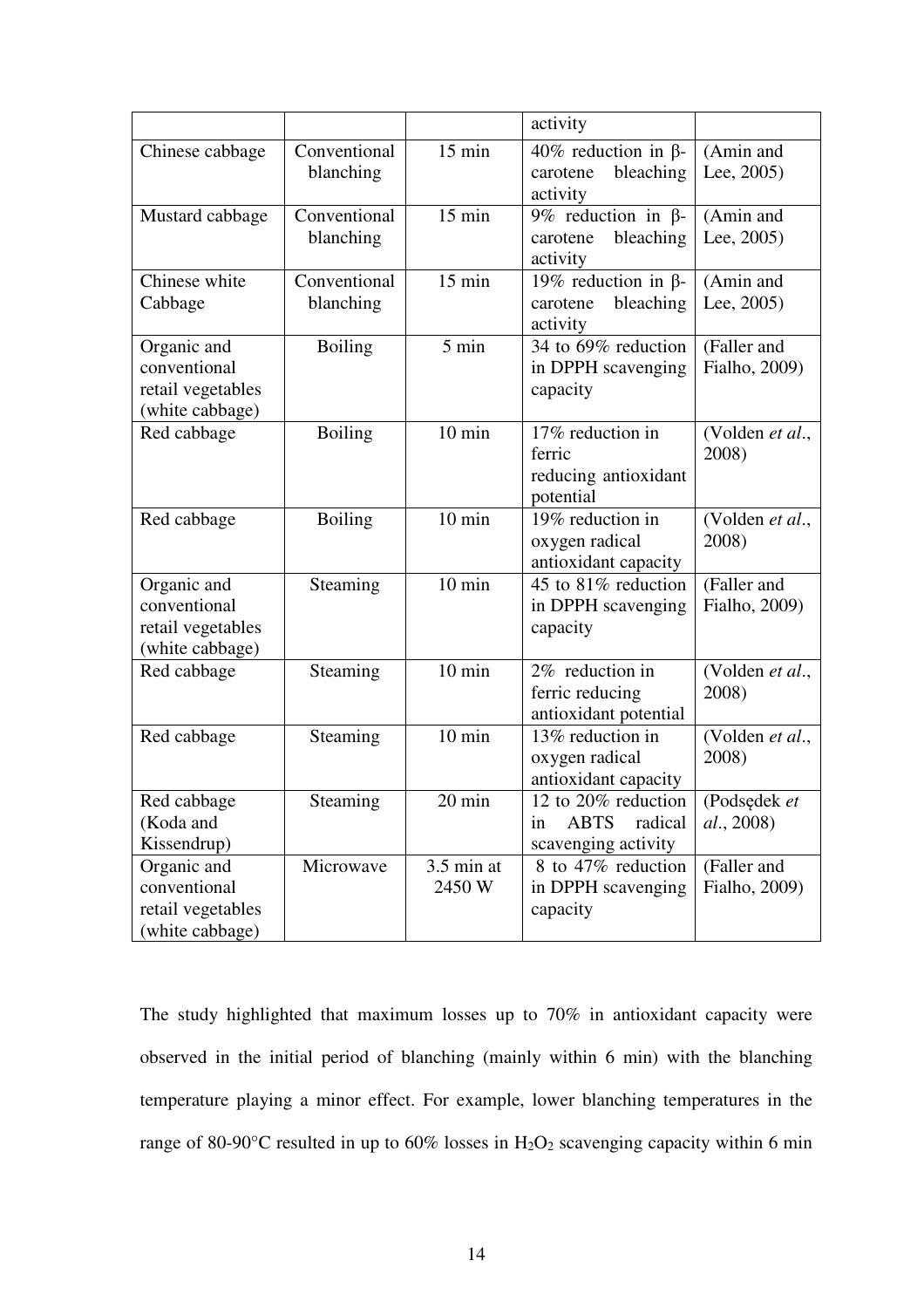as compared to 68% for the same period when blanching was carried out at the higher temperatures of 95 to 100°C. Only minimal losses were reported when blanching time was extended beyond the first 6 min as seen in **Fig. 2a**.

A similar pattern was also observed with respect to reductions in the lipid peroxidation inhibitory ability of blanched York cabbage with losses ranging between 60-67%, being slightly high for the higher blanching temperatures but without a significant difference. The same trend was also observed for the other measured antioxidant systems such as DPPH free radical scavenging capacity and ferric reducing antioxidant potential.

The extent of antioxidant losses during cabbage blanching can also be attributed to the cabbage variety. Cabbage varieties have different leaf morphology with respect to colour, texture and thickness. It is expected then, that there will be variations in the effects of blanching on cellular disruptions and the consequences of polyphenol losses and reductions in antioxidant capacity. Amin *et al*. (2005) studied the effects of blanching at 98°C for red cabbage, Chinese cabbage, mustard cabbage and Chinese white cabbage. Losses in β-carotene bleaching activity were reported to be the highest in Chinese cabbage (40%) within 15 min of blanching, followed by Chinese white cabbage (19%), mustard cabbage (9%) and red cabbage (4%). However, in the case of DPPH scavenging capacity, red cabbage showed maximum activity losses at 40% followed by Chinese cabbage (38%), and mustard cabbage at 23%.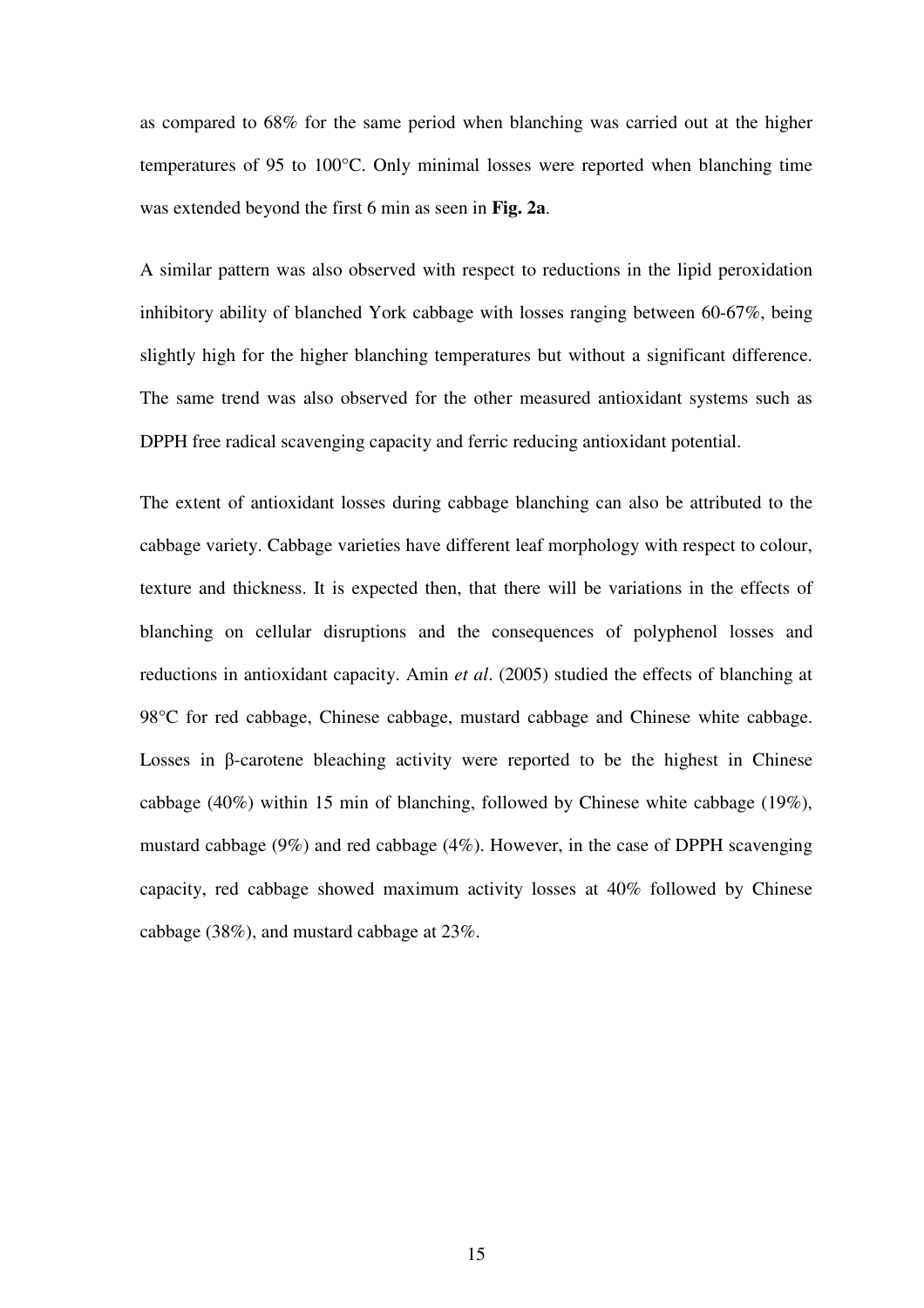

**Figure 2.** Effect of blanching temperature [80 ( $\blacklozenge$ ), 85( $\blacktriangle$ ), 90 ( $\blacktriangle$ ), 95 ( $\blacktriangle$ ) and 100°C  $(\bigodot)$ ] and time combination on antioxidant capacity (expressed as relative standard equivalent) on (a)  $H_2O_2$  radical scavenging capacity (b) Lipid peroxidation inhibitory ability of York cabbage. Figures adapted from Jaiswal *et al*. (2012 c).

Overall, there is an obvious correlation between antioxidant content and antioxidant capacity or activity of blanched cabbage regardless of the variety. The general trend observed is that losses are more pronounced within the initial phase of blanching, and the factors influencing such losses are blanching methodology, cabbage variety and blanching time. The blanching temperature effect is not of significant influence particularly if the temperature applied is within the range of 80-100°C. From a food safety perspective and quality retention requirements, higher blanching temperatures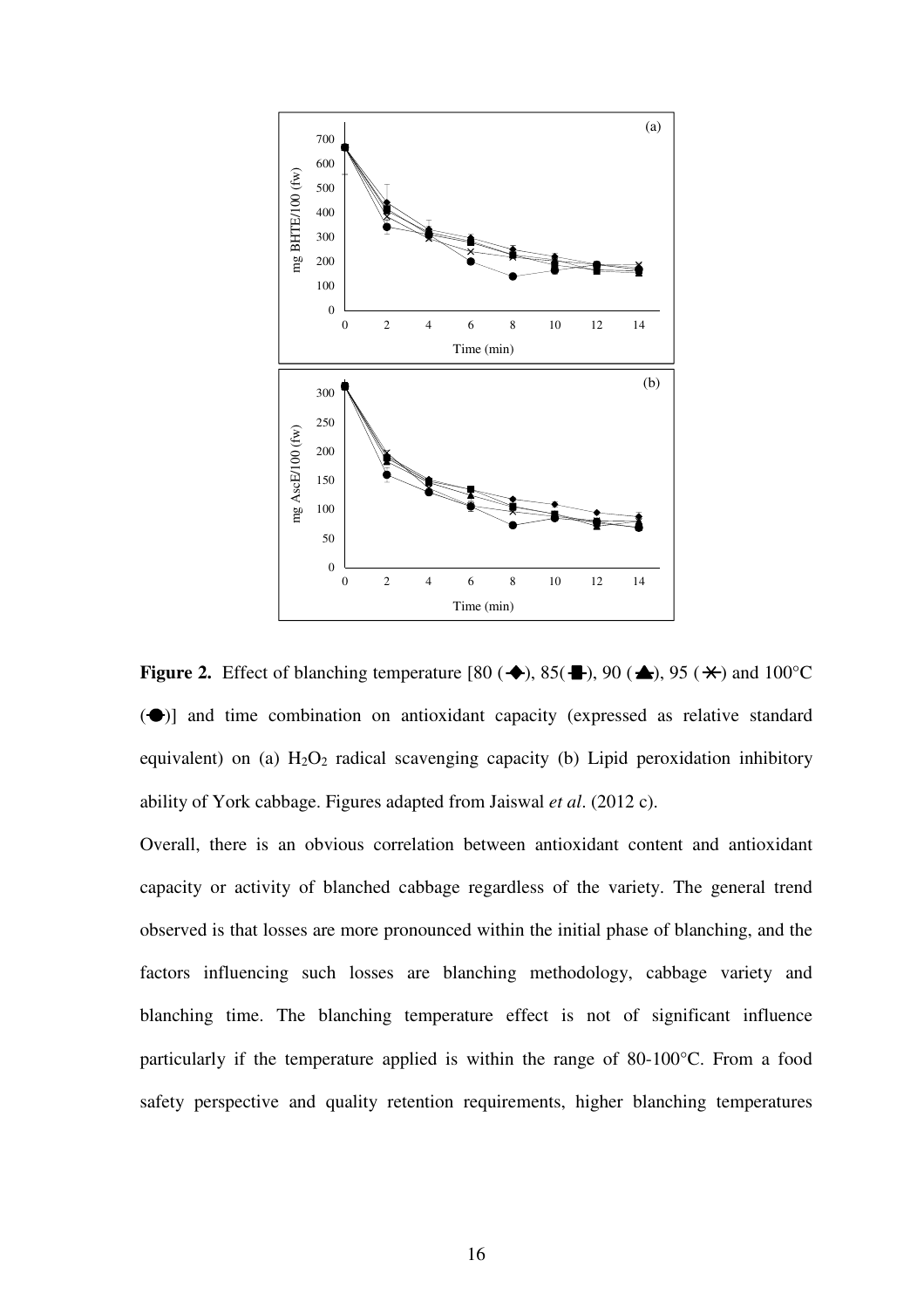would be recommended in order to eliminate surface microflora, and to inactivate enzymes associated with quality deteriorations during further storage such as freezing.

Steam blanching produces smaller volumes of waste and lower disposal charges than water blanchers, however, uneven blanching can occur if the vegetable product is piled too high in addition to possibilities of limited cleaning of vegetable surfaces which is essential for the elimination of surface microflora. Conventional blanching using hot water operates at lower capital costs and better energy efficiency as compared to steam blanching. On the other hand, the costs of large volumes of potable water and charges for large volumes of dilute effluent treatment are drawbacks to this processing method.

As cabbage, with its wide available varieties, is considered as a rich source of antioxidants, it is then important to provide accurate quantifications of antioxidant capacity losses during blanching. However, it should be noted that the methodologies and procedures employed to estimate antioxidant capacities vary considerably in the reported literature and there is a need for standardization in order for comparisons to be meaningful and useful for both the consumer and the food industry.

The rationale for the industrial treatments adopted for vegetable blanching has been mainly based on achieving a high quality product with acceptable sensory attributes from consumer perspective. The findings presented in this chapter regarding cabbage blanching, highlight the importance of including the nutritional aspect, specifically antioxidants content and activity, when specifying blanching methodologies and timetemperature combinations employed. This is particularly important as the majority of cabbage varieties require only blanching as a processing step prior to consumption. Due to the substantial losses in antioxidant capacity that occur as very early stages of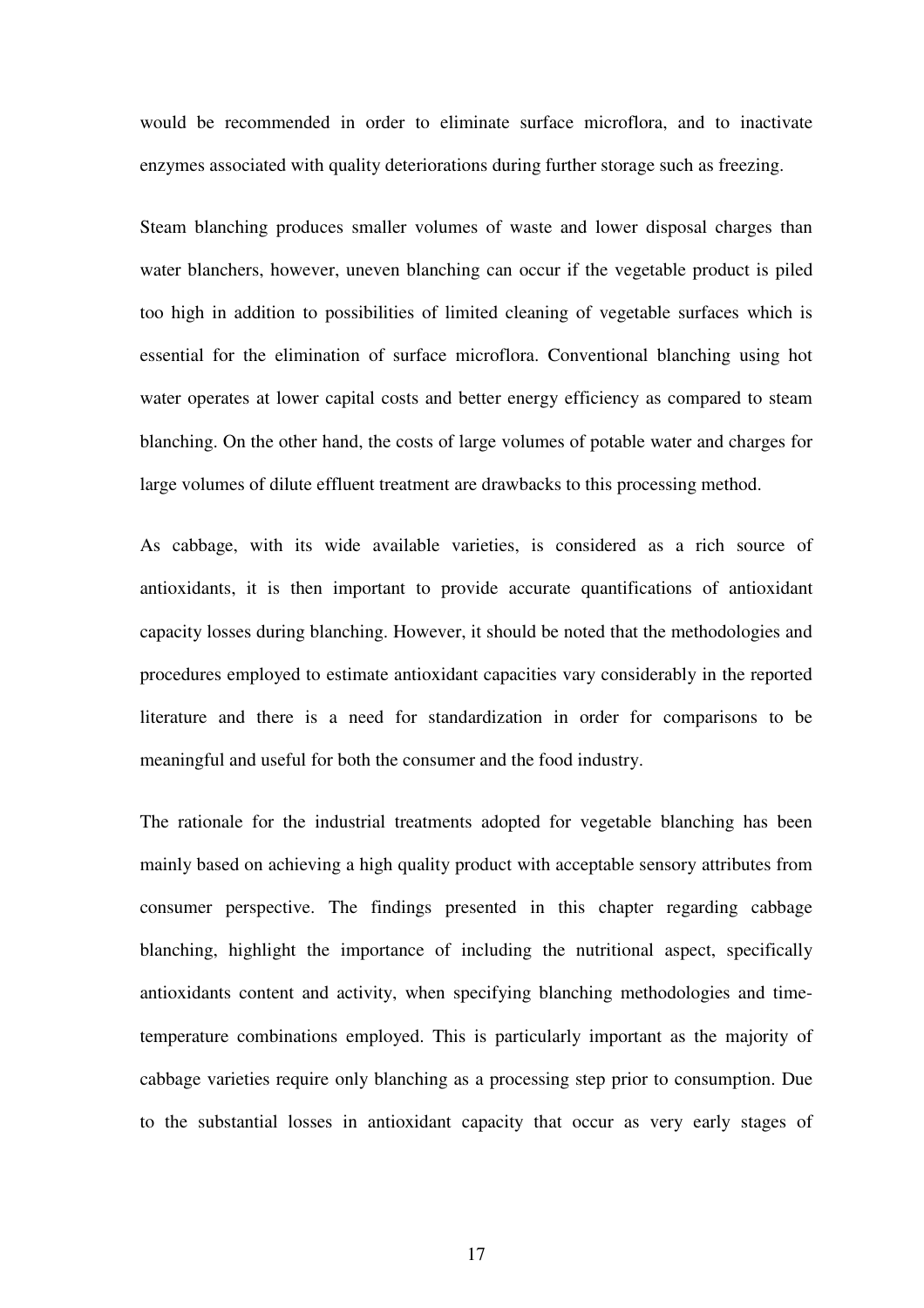blanching, it is strongly suggested that a review of the sensory attributes resulting upon blanching should be in parallel considerations with antioxidant losses.

#### **Summary points.**

- Cabbage is grown in temperate climate areas and is available throughout the year.
- Cabbage is an excellent source of several phytochemicals such as, phenolic acids, flavonoids and glucosinolates, with more than 20 phenolic acids being identified. Phytochemicals are characterized as being rich sources of antioxidants.
- The photochemical composition in cabbage varies with cultivar type, climatic conditions, maturity at harvest and storage conditions.
- Blanching is an essential step in cabbage processing in order to ensure both safety and quality requirements for either immediate consumption or further storage. In addition blanching of cabbage renders this vegetable suitable for human consumption with respect to colour, texture and flavour.
- Blanching methods rely on the usage of either conventional hot water or steam blanchers and utilize temperatures in the range of 80-100°C and for periods of time not exceeding 15 min. Time-temperature combinations and blanching methods employed are controlled to a great extent by the variety of cabbage. Conventional hot water blanching continued to be the most preferred industrial method due to low capital costs and blanching uniformity of the product.
- Cabbage blanching causes significant losses in its photochemical content leading to substantial reductions in its antioxidant potential. Losses could be reduced if using steam blanchers, however, losses in conventional blanching could be minimized by reducing the water to cabbage ratio.
- Blanching time is a major factor in determining antioxidant losses than temperatures, with up to 70% losses in the antioxidant capacity of cabbage taking place within the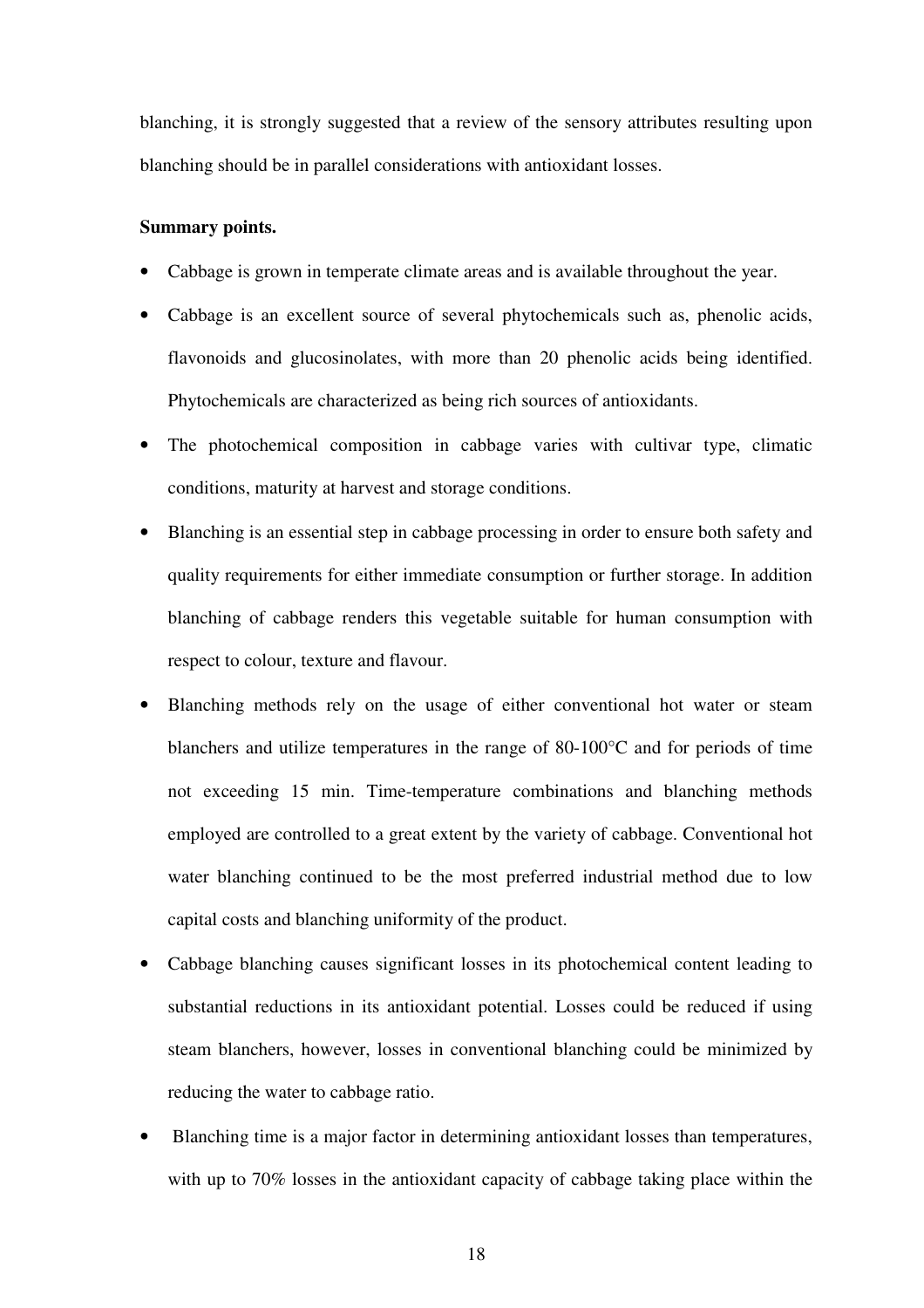initial phase of blanching (first 6 minutes) regardless of the applied blanching temperature.

- There is a need for standardization of antioxidant capacity methods in order to provide meaningful and useful comparisons for the effects of blanching on the content of polyphenols in cabbage and their respective antioxidant activities.
- While the attainment of specified safety and quality parameters in food processing are of paramount important, it is strongly suggested that specific nutritional components of significant relevance to a product (in this case cabbage being an excellent source of antioxidants) should also be included in the processing criteria parameters.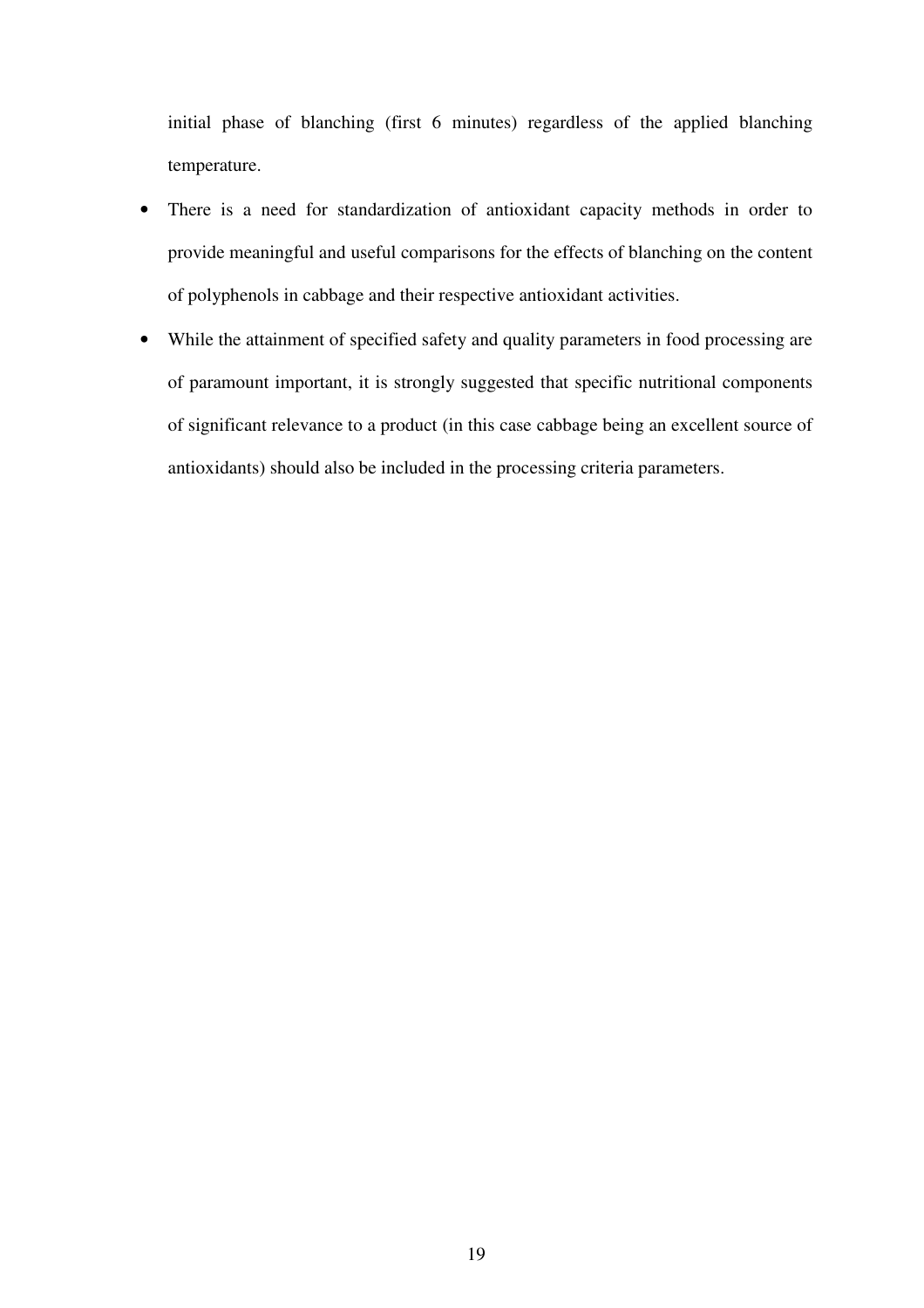#### **References**

Abu-Ghannam, N., and Crowley, H. (2006). The effect of low temperature blanching on the texture of whole processed new potatoes. *J. Food Eng.,* 74, 335-344.

Amin, I., and Lee, W. Y. (2005). Effect of different blanching times on antioxidant properties in selected cruciferous vegetables. *J. Sci. Food Agr.,* 85, 2314-2320.

De Corcuera, J. I. R., Cavalieri, R. P., and Powers, J. R. (2004). Blanching of Foods. *In "Encyclopedia of Agricultural, Food, and Biological Engineering"* (D. Heldman, Ed.), pp. 1-5. Marcel Dekker, Inc., New York.

Faller, A., and Fialho, E. (2009). The antioxidant capacity and polyphenol content of organic and conventional retail vegetables after domestic cooking. *Food Res. Int.,* 42, 210-215.

Ferreres, F., Sousa, C., Vrchovská, V., Valentão, P., Pereira, J. A., Seabra, R. M., and Andrade, P. B. (2006). Chemical composition and antioxidant activity of Tronchuda cabbage internal leaves. *Eur. Food Res. Technol.,* 222, 88-98.

Gonçalves, E. M., Pinheiro, J., Abreu, M., Brandão, T. R. S., and Silva, C. L. M. (2010). Carrot (*Daucus carota* L.) peroxidase inactivation, phenolic content and physical changes kinetics due to blanching. *J. Food Eng.,* 97, 574-581.

Gutteridge, J. M. C., and Halliwell, B. (1993). Free radicals in disease processes: A compilation of cause and consequence. *Free Radical Res.,* 19, 141-158.

Halliwell, B., Gutteridge, J. M. C., Guohua, C., and Cutler, R. (1995). The definition and measurement of antioxidants in biological systems. *Free Radical Biol. Med.,* 18, 125-126.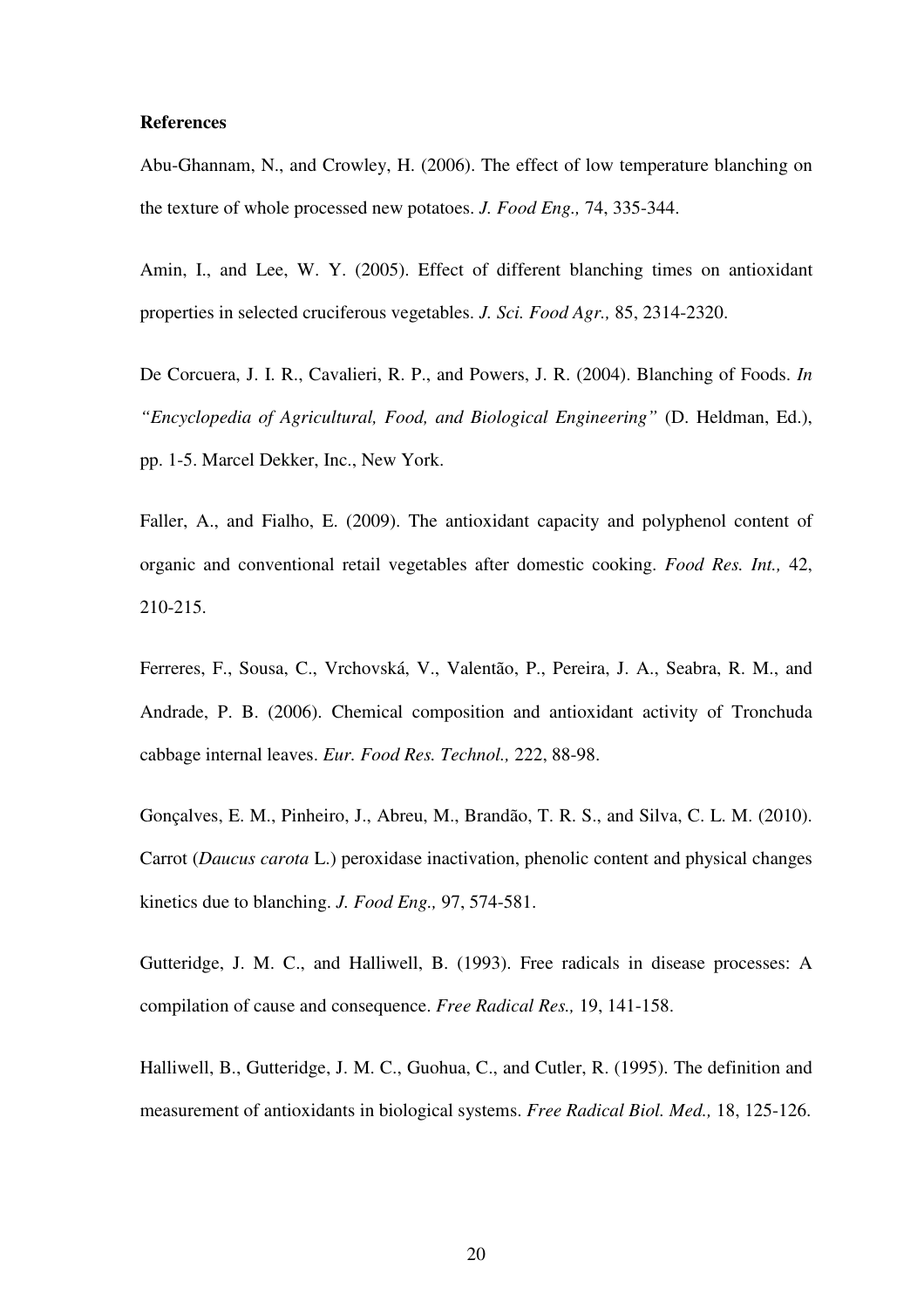Halvorsen, B. L., Holte, K., Myhrstad, M. C. W., Barikmo, I., Hvattum, E., Remberg, S. F., Wold, A. B., Haffner, K., Baugerød, H., and Andersen, L. F. (2002). A systematic screening of total antioxidants in dietary plants. *J. Nutr.,* 132, 461-471.

Jacob, J. A., Mahal, H., Mukherjee, T., and Kapoor, S. (2011). Free radical reactions with the extract of Brassica family. *Food Chem.,* 129, 1132-1138.

Jaiswal, A. K., Abu-Ghannam, N., and Gupta, S. (2012 a). A comparative study on the polyphenolic content, antibacterial activity and antioxidant capacity of different solvent extracts of *Brassica oleracia* vegetables. *Int. J. Food Sci. Technol.*, 47, 223-231.

Jaiswal, A. K., Rajauria, G., Abu-Ghannam, N., and Gupta, S. (2012 b). Effect of different solvents on polyphenolic content, antioxidant capacity and antibacterial activity of Irish York cabbage. *J. Food Biochem.*, 36, 344-358.

Jaiswal, A. K., Gupta, S., and Abu-Ghannam, N. (2012 c). Kinetic evaluation of colour, texture, polyphenols and antioxidant capacity of Irish York cabbage after blanching treatment. *Food Chem.,* 131, 63-72.

Jaiswal, A. K., Rajauria, G., Abu-Ghannam, N., and Gupta, S. (2011). Phenolic composition, antioxidant capacity and antibacterial activity of selected Irish Brassica vegetables. *Nat. Prod. Commun.,* 6, 1299-1304.

Kamel, B. S., and Stauffer, C. E. (1993). *Advances in baking technology*. Blackie Academic and Professional., New York.

Kusznierewicz, B., Bartoszek, A., Wolska, L., Drzewiecki, J., Gorinstein, S., and Namieśnik, J. (2008). Partial characterization of white cabbages (*Brassica oleracea var.*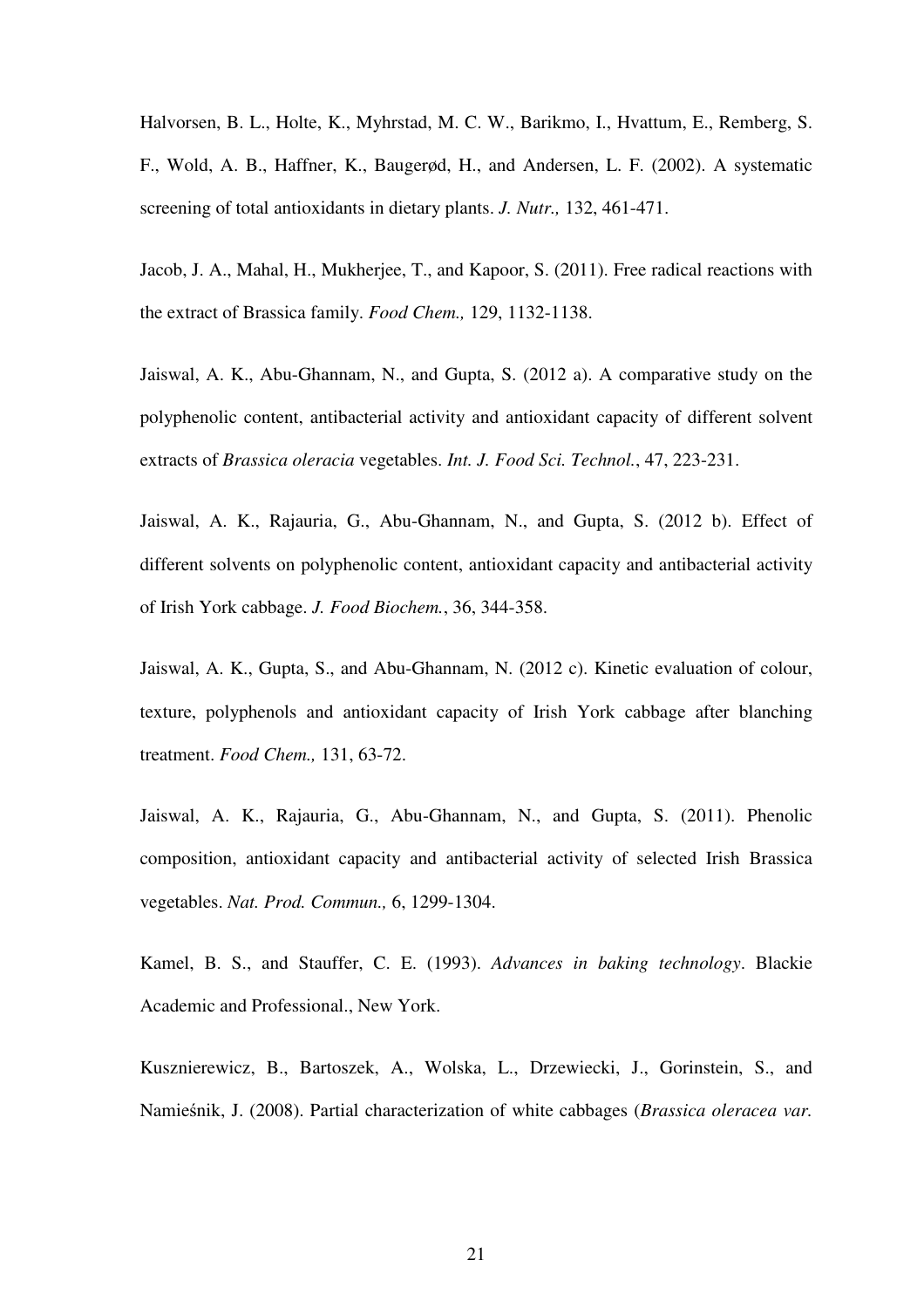*capitata f. alba*) from different regions by glucosinolates, bioactive compounds, total antioxidant activities and proteins. *LWT-Food Sci. Technol.,* 41, 1-9.

Maritess, C., Small, S., and Waltz-Hill, M. (2005). Alternative nutrition therapies in cancer patients. *Sem. Oncol. Nurs.*, 21, 173-176.

McDougall, G. J., Fyffe, S., Dobson, P., and Stewart, D. (2007). Anthocyanins from red cabbage - stability to simulated gastrointestinal digestion. *Phytochem.,* 68, 1285-1294.

Morales-Blancas, E., Chandia, V., and Cisneros-Zevallos, L. (2006). Thermal inactivation kinetics of peroxidase and lipoxygenase from broccoli, green asparagus and carrots. *J. Food Sci.,* 67, 146-154.

Nielsen, J. K., Nørbæk, R., and Olsen, C. E. (1998). Kaempferol tetraglucosides from cabbage leaves. *Phytochem.,* 49, 2171.

Pandey, K. B., and Rizvi, S. I. (2009). Plant polyphenols as dietary antioxidants in human health and disease. *Oxid. Med. Cell. Longev.,* 2, 270-278.

Podsedek, A., Sosnowska, D., Redzynia, M., and Anders, B. (2006). Antioxidant capacity and content of *Brassica oleracea* dietary antioxidants. *Int. J. Food Sci. Technol.,* 41, 49- 58.

Podsędek, A., Sosnowska, D., Redzynia, M., and Koziołkiewicz, M. (2008). Effect of domestic cooking on the red cabbage hydrophilic antioxidants. *Int. J. Food Sci. Technol.,*  43, 1770-1777.

Šamec, D., Piljac-Žegarac, J., Bogović, M., Habjanič, K., and Grúz, J. (2011). Antioxidant potency of white (*Brassica oleracea L. var. capitata*) and Chinese (*Brassica*